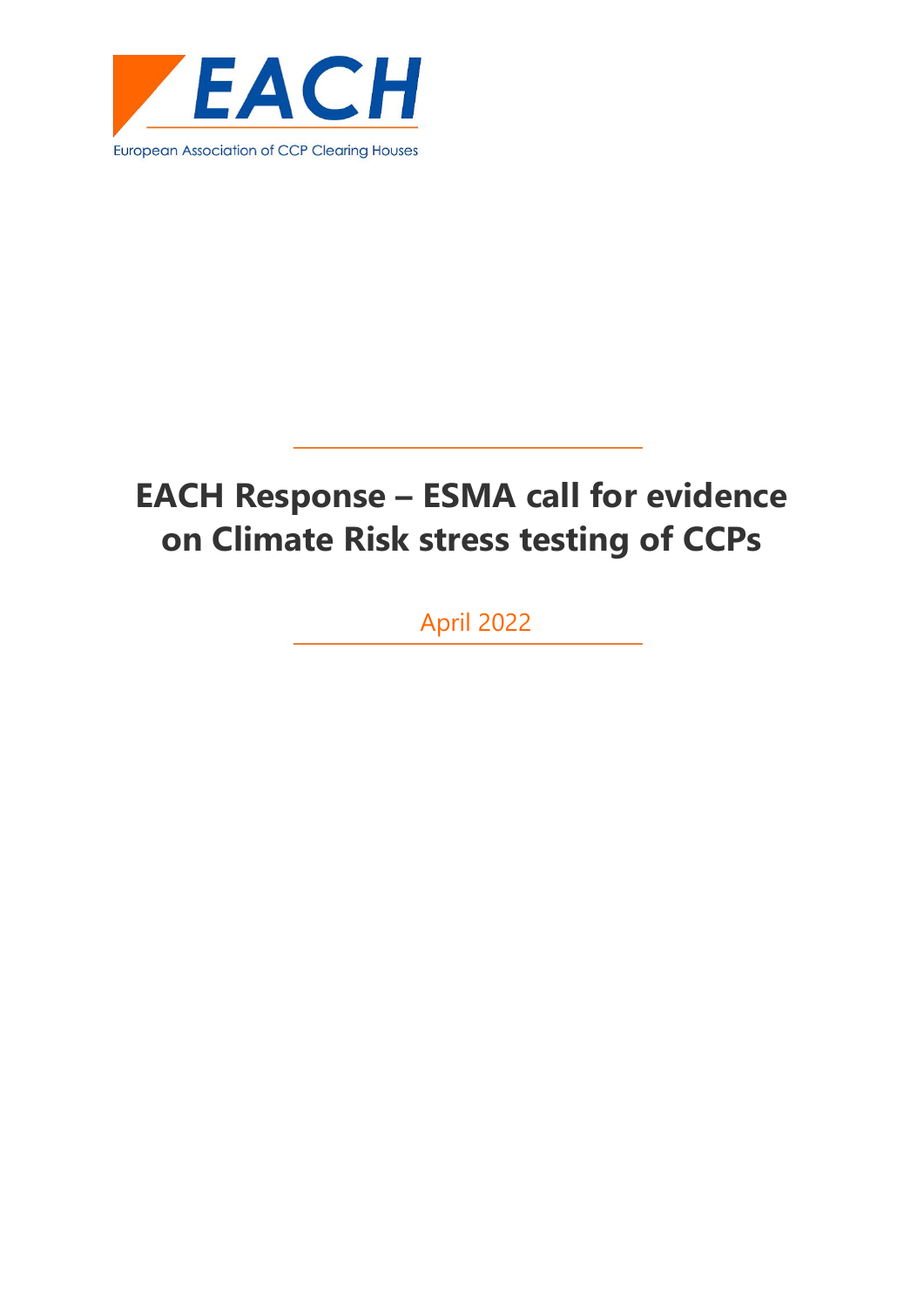# 1. Introduction

The European Association of CCP Clearing Houses (EACH) represents the interests of Central Counterparties (CCPs) in Europe since 1992. CCPs are financial market infrastructures that significantly contribute to safer, more efficient and transparent global financial markets. EACH currently has 18 members from 14 different European countries. EACH is registered in the European Union Transparency Register with number 36897011311-96.

EACH appreciates the opportunity to provide feedback to the ESMA call for evidence on the Climate Risk stress testing of CCPs (henceforth, 'the ESMA paper').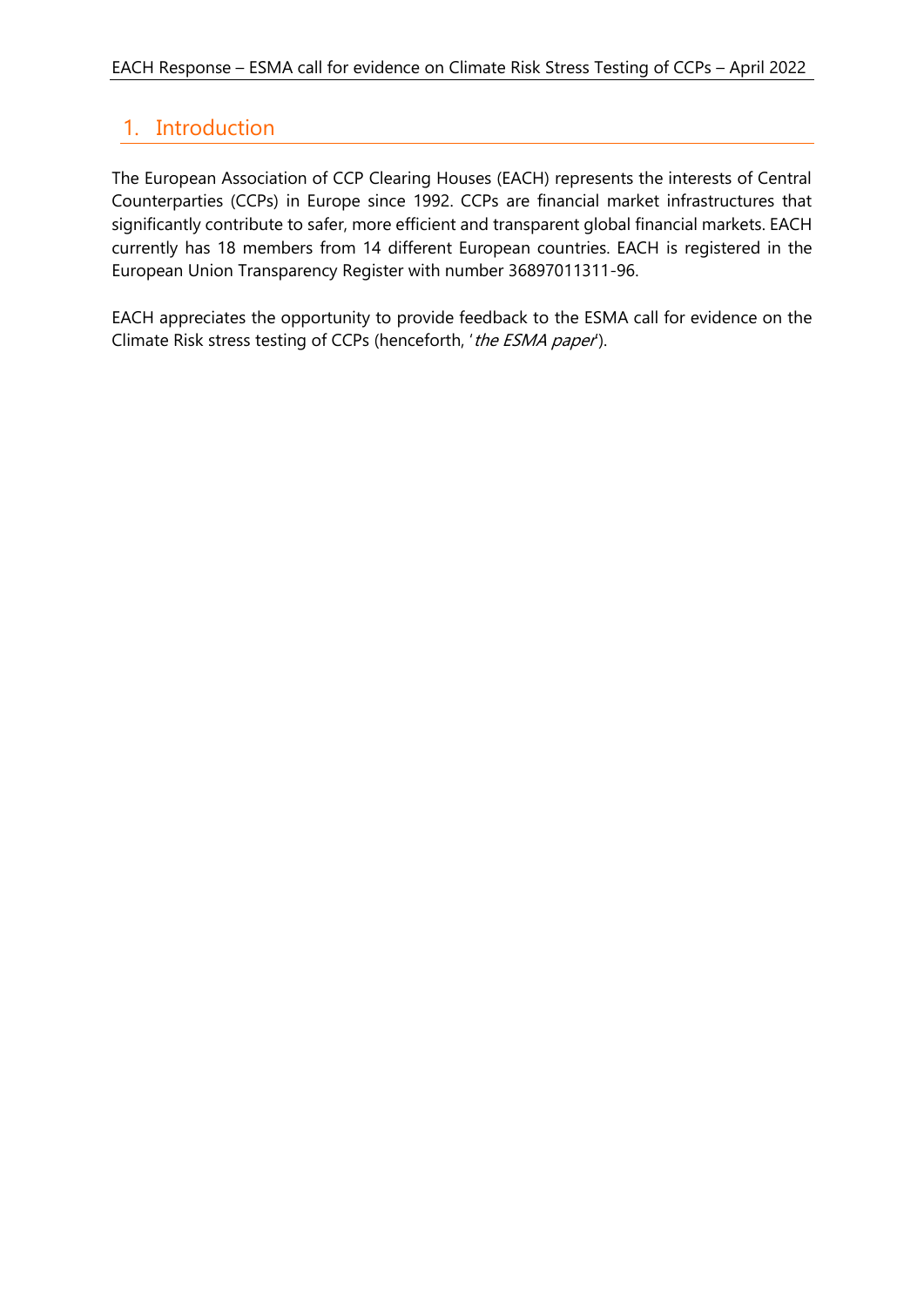# 2. Executive Summary

A summary of the key ideas contained in this response is included below:

- **Agree with Physical, Transition and Business as key pillars of Climate risk –** EACH agrees with the classification of Physical, Transition and Business risk as key pillars of Climate risk. We would however, welcome feedback from ESMA on how Collateral Replacement risk fits into the picture with three aforementioned standard risk categories.
- **Question Transition risk as a pillar in CCP Stress Testing, but relevant under Credit Counterparty risk –** Whilst Transition is a key pillar of Climate Risk, EACH respectfully considers that its relevance as its own pillar in stress testing CCPs is questionable. This is due to the fact that it is very unlikely that transition risk will take place during the 2- 7 day MPOR. However, EACH considers that transition risk is relevant to stress testing in relation to Credit Counterparty risk as this takes place over a longer time-horizon.
- **The importance of Metrics –** Whilst not mentioned in this paper, EACH emphasises the importance of developing, using and disclosing metrics as a key factor for dealing with Climate risk going forward.
- **Modelling Business Risk –** When dealing with business risk, EACH believes that all sectors can be affected by it. Where modelling it is concerned, we note that certain sectors may face constraints here. In addition to this, we look at how to classify products in terms of Business risk, that would be to divide into the categories of 1) Green (clean) 2) neutral or 3) Brown (dirty).
- **Data Management and confidentiality –** EACH generally believes that ESMA's suggested process addresses Data Management concerns. We also note that using public sources, such as Public Quantitative Disclosures (PQDs) would deal with potential confidentiality issues related to publication of Stress Test results.
- **Mapping Climate risk –** Whilst it has it is divided into its own categories, such is the nature of Climate Risk that when mapping it, it will also undoubtedly appear in Credit, Market, Liquidity, Operational, and Legal risk. EACH notes the importance of considering this when mapping Climate risk.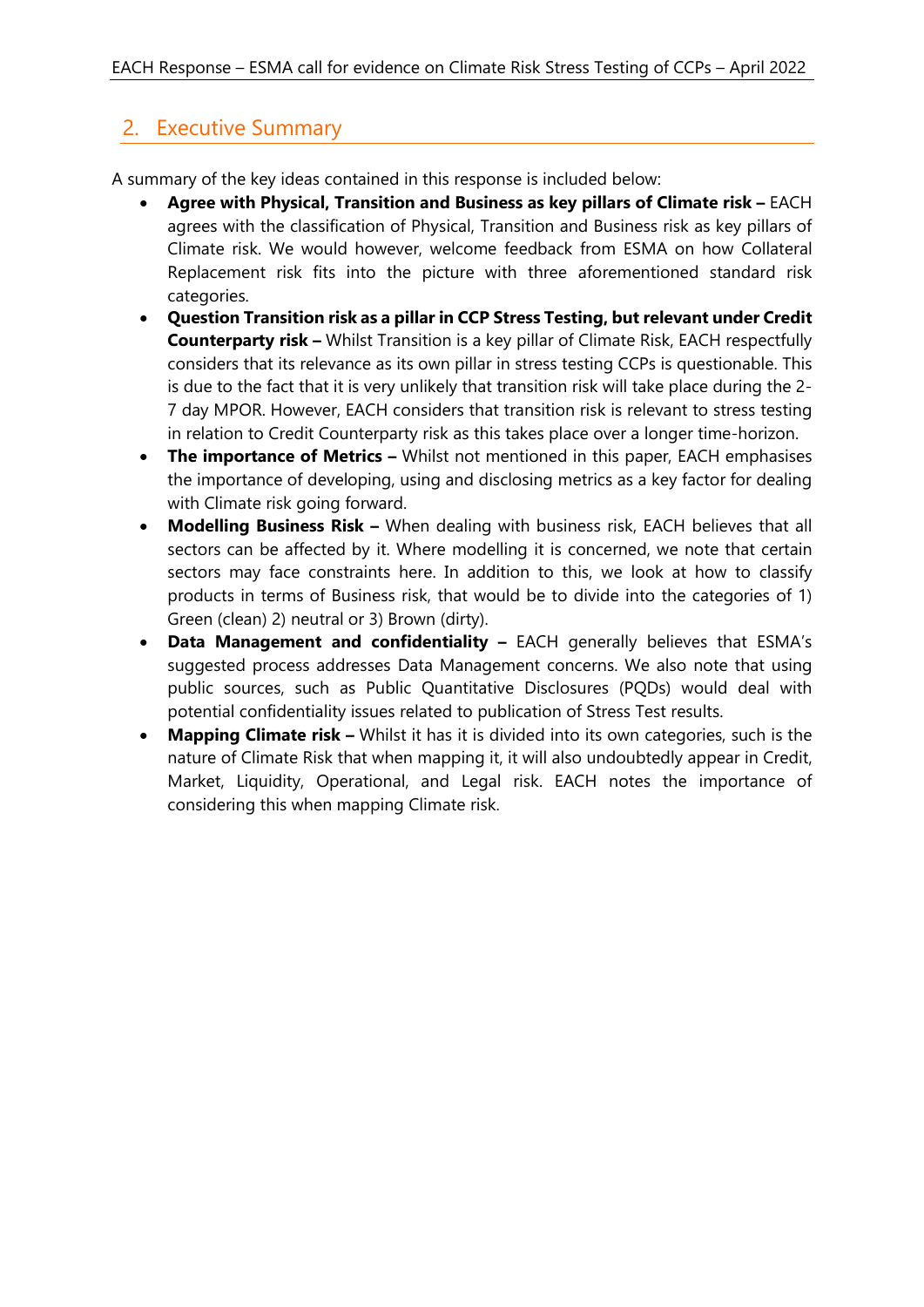# 3. General EACH feedback

EACH considers Climate Risk a hugely important topic. We note that Climate Risk in the context of the clearing activity performed by CCPs is not a subject that has been widely discussed until now. **EACH** contributed to this debate with a paper in February 2021.<sup>1</sup> EACH therefore appreciates this initial 'call for evidence' as an opportunity to contribute to an area only growing in importance.

EACH strongly believes that the development, use, and disclose of climate risk metrics are key factors to the next phase of improving climate risk management within CCPs, their investors and participants of cleared markets. Similar to the development of other areas of risk management, the risk approaches and frameworks needed to identify, measure and mitigate climate risks are yet to fully mature. As such, EACH would like to highlight the following areas for ESMA's consideration, given that metrics have not been mentioned in the call for evidence paper:

- **Development** to the extent possible it is important that climate risk metrics be harmonised across industries/products/services. Common standards and definitions will aid comparison and consistency of model outputs. For instance, for credit risk, probability of default (PD), exposure at default (EAD) and recovery rate (RR) there are industry-standard definitions, but no equivalent concepts exist for climate risk metrics;
- **Use** CCPs, and when appropriate the economic groups to which they belong, typically manage their climate-related risks through an ESG or Sustainability Programme for the micro-perspective and the Enterprise Risk Management for the macro-perspective. There is, however, a common understanding that such use can yet be expanded. For instance, as a part of the CCP credit risk management and scoring models, clearing members could provide non-public data on climate impact data. Similarly, driven by CCPs' governance and risk frameworks, climaterelated data and metrics could be used to formulate Key Risk Indicators (KRIs) that track climate (or in a broader sense ESG) risks over time. These could be used to strategically steer businesses towards offering more sustainable products and services, as well as adjusting CCPs' own behaviour. Care should be taken to ensure a level playing field (globally), i.e. that those companies which disclose climate change related metrics should not be disadvantaged over those which do not disclose;
- **Disclosure** as with any other area of risk management, for climate risk metrics to fully realise their effectiveness they must be transparent. CCPs, and when appropriate their economic groups or corporations, can contribute to climate risk management by offering such disclosures in line with the recommendations of the Taskforce on Climate-related Financial Disclosures (TCFD)<sup>2</sup>. In addition, equity and bond issuers should be encouraged to report their environmental impact (including measures like carbon footprint, water use, waste generation etc.) and exposure to

<sup>1</sup> [https://www.eachccp.eu/wp-content/uploads/2021/02/EACH-Paper-Climate-Risk-and-CCP-Risk-](https://www.eachccp.eu/wp-content/uploads/2021/02/EACH-Paper-Climate-Risk-and-CCP-Risk-Management-Feb-2021.pdf)[Management-Feb-2021.pdf](https://www.eachccp.eu/wp-content/uploads/2021/02/EACH-Paper-Climate-Risk-and-CCP-Risk-Management-Feb-2021.pdf)

<sup>&</sup>lt;sup>2</sup> Final Report June 2017: Recommendations of the Task Force on Climate-related Financial Disclosures.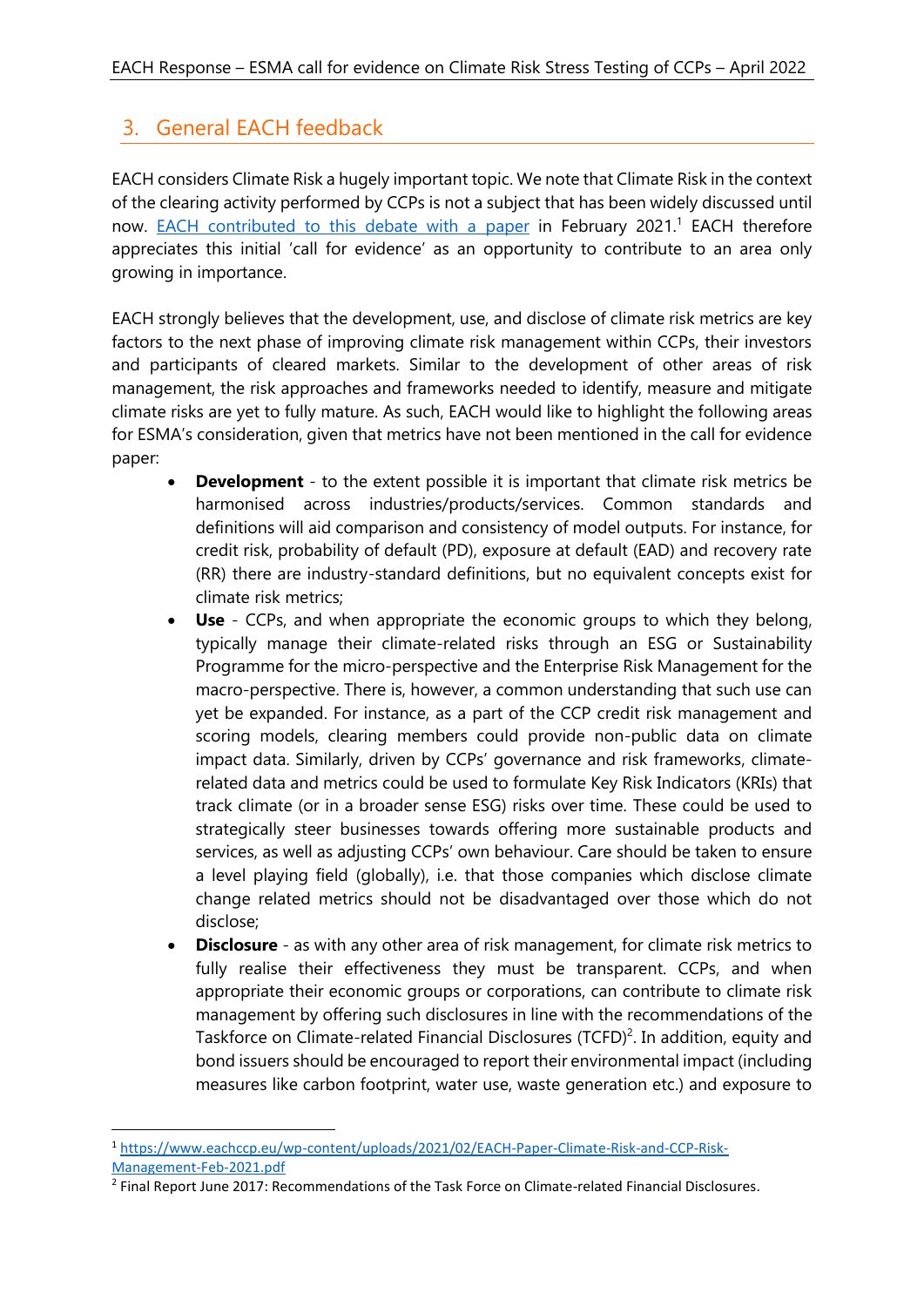climate risks as a part of information provided to trading and clearing.<sup>3</sup> The disclosed data would support informed investment, credit, and insurance underwriting decisions, and will enable a variety of stakeholders (e.g. investors, regulators, risk managers and data product vendors) to understand the concentrations of carbon-related assets in the financial sector and the financial system's exposures to climate-related risk.

<sup>&</sup>lt;sup>3</sup> One possibility could be ESG portals, including a wider disclosure capacity covering also Social and Governance factors and metrics.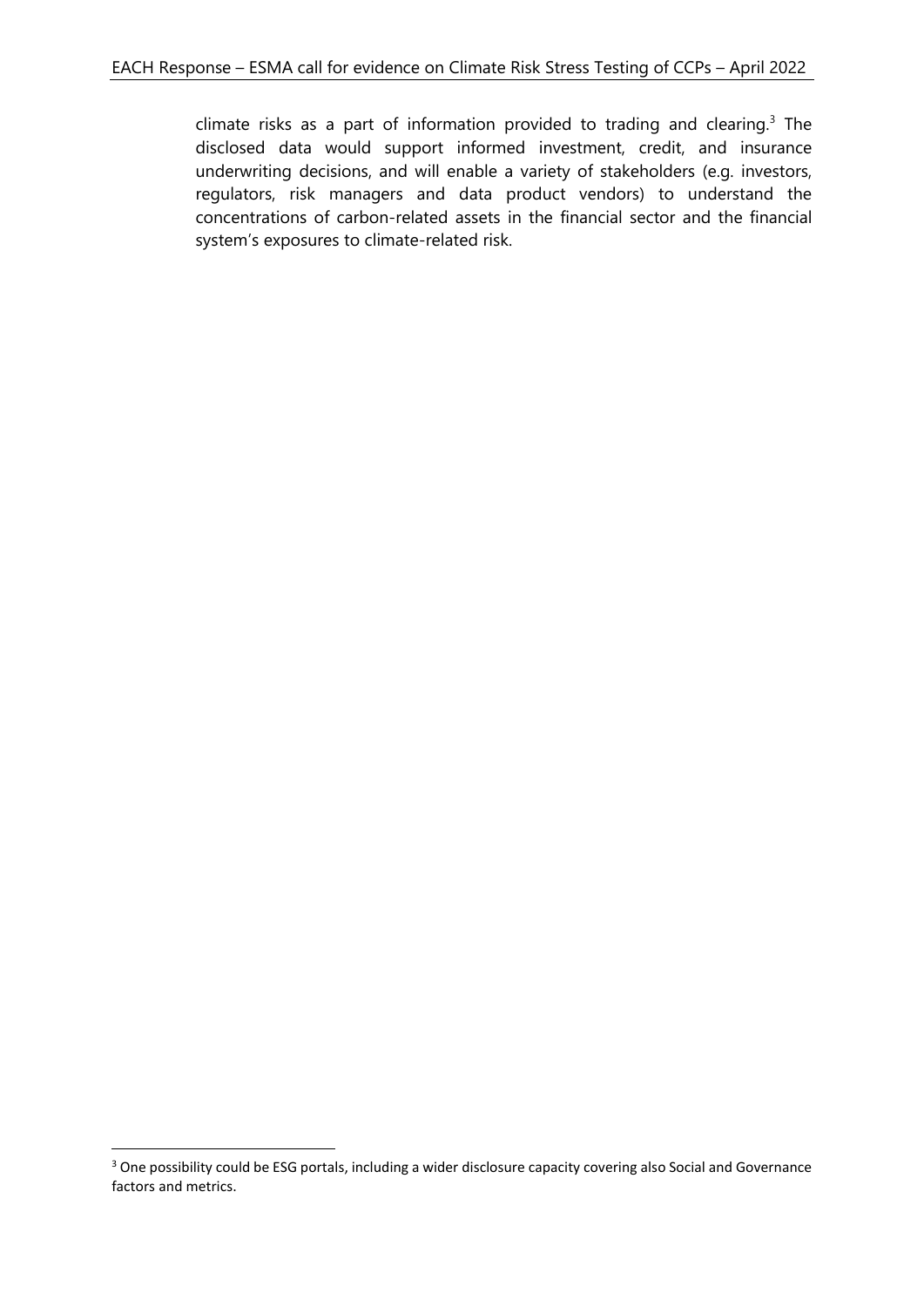# 4. EACH answers to ESMA questions

# Question 1 – Classification of Climate Risk

**Do you agree with this classification of relevant climate risks for CCPs in these four pillars? Do you see one or several other climate risks that need to be added to this mapping (if so, please provide a definition, relevant time horizon, an approach to its measurement approach)?**

**EACH answer:** EACH broadly agrees with the classification suggested by ESMA. The classifications included the EACH paper on Climate Risk and CCP Risk Management match three of the four identified by ESMA, this being physical risk, transition risk and business risk (or future business impact in our paper).

Regarding **transition risk**, while we agree with it as one of the pillars of climate risk, we question whether it is a suitable to include as a pillar when stress testing CCPs, given that we see limited plausibility in a sharp market price movement in the relevant time frame (2 to 7 days) as a sole result of the materialisation of a given transition risk (see answer to question 5.a for more information). Furthermore, in the period covered by Margin Period of Risk (MPOR), where CCPs calculate and account for all risk factors, it is highly unlikely that any transition risk will arise. A way that EACH does see transition risk as relevant to stress testing, is on more granular level as part of counterparty credit risk. For example, in the short-term (pre-2030) the need for investment and raising capital (to finance green transition) increases leverage and cost of capital in those companies/banks that implement early/or are on target to transition to net-zero; in other words; the Probability of Default of early green adopters could increase if they do not have significant own means to finance the transition.

Regarding **collateral replacement risk,** while we agree that modelling the impact of climate change on certain types of acceptable collateral, in the shape of a squeeze on the highest quality assets as CCPs remove 'relatively more environmentally damaging issuers' from collateral eligibility, might be of interest, we do not believe that many CCPs currently accept many issuers of such securities, and if they do, the relative amounts are likely to be very small. We would therefore welcome clarification from ESMA on how collateral replacement risk relates to the three aforementioned standard climate risk categories (i.e. physical, transition, business).

# Question 2 – Selection of a physical event

#### **a. Is there a way to avoid having to specify the weather event (be agnostic on whether this is a flood or a landslide or a wildfire…)? Please describe.**

**EACH answer:** As proposed by NGFS, and discussed in the ESMA paper, environmental risks materialize in the form of financial risks (e.g. credit, market, operational and legal risks). Therefore, as long as these impacts are or have been captured in the other risks that the CCPs are exposed to, then there is no need to specify the weather event.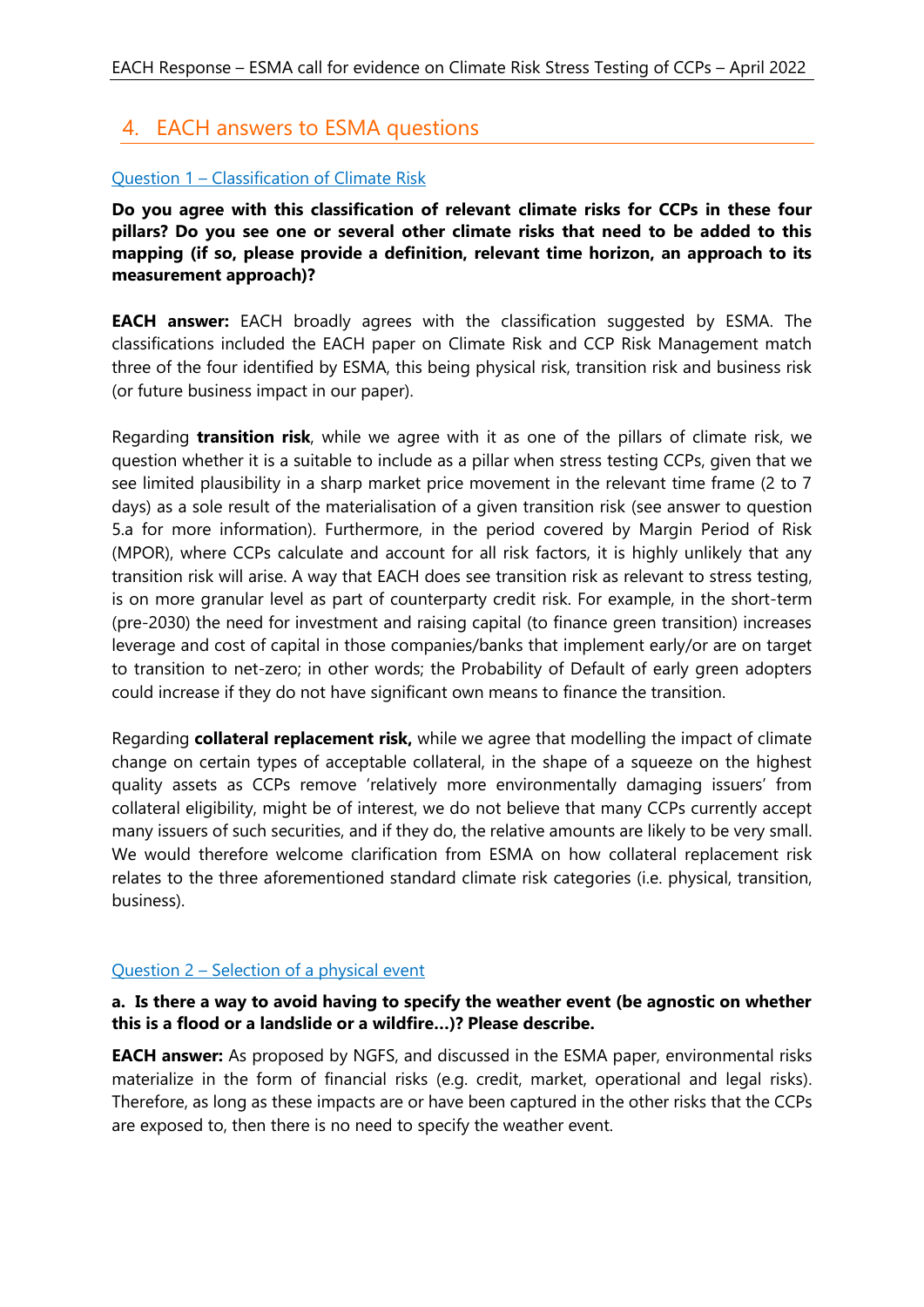# **b. Which past events would you point out as relevant, and how relevant is empirical evidence in general in building a relevant scenario?**

**EACH answer:** Amongst the financial risks that are relevant for the purposes of CCP stress testing are market and operational risks. As such, past climate related events that have materially impacted those types of risk (e.g. price change for cleared contracts, triggering of BCP, etc.) are relevant for stress testing. Either to be used directly as a stress scenario or to calibrate hypothetical ones, empirical evidence is relevant.

# **c. To your knowledge, what are the available data resources to identify past or potential events (such as geographical maps of flood-paths or historical databases of past extreme weather events)?**

**EACH answer:** Typical databases are Four Twenty Seven<sup>4</sup> and RisQ<sup>5</sup>. However, as discussed in item b of Question 2 above, as long as climate risks materialize in other risks, the necessity to model upstream climate events might be reduced. Under the current stress testing framework for CCPs, the modelling of climate events would be equivalent to the modelling of decisions of central banks regarding base rates for CCPs clearing interest rate derivatives. In this example, the modelling would be most efficiently performed on the interest rate curves, and not in the decision making process of central bankers.

# Question 3 – Quantifying the impact

# **a. How should the assessment of the impact of physical risk on entities to which the CCP is exposed be conducted? (e.g. a questionnaire sent by the CCP to these entities? Any other approach?)**

**EACH answer:** Due-diligence, credit rating agencies are a few of the options.

Whilst questionnaires by CCPs can be done, we would caution against their use in stress testing CCPs, as they may be conceptually and operationally difficult to perform depending on the scenario. For example, in a scenario where physical risk creates market and operational risk in clearing members, that in return could affect CCPs, the credit risk would be a lot harder to asses via questionnaire.

CCPs can also ask their members data related to their disclosures

# **b. How would you calibrate market moves corresponding to a given scenario of physical risk? In particular, would you use past events that had an impact on financial markets?**

**EACH answer:** Market moves reflected in prices are most efficiently calibrated through the modelling of the statistical time series. Once calibrated, parametric or non-parametric techniques could be employed to create new hypothetical scenarios.

EACH believes that using past events is valid. The outcomes from physical risks may not change much in the next decade, given that the effects of climate changes lags in terms of timelines,

<sup>4</sup> <https://427mt.com/>

<sup>5</sup> <https://www.risq.io/>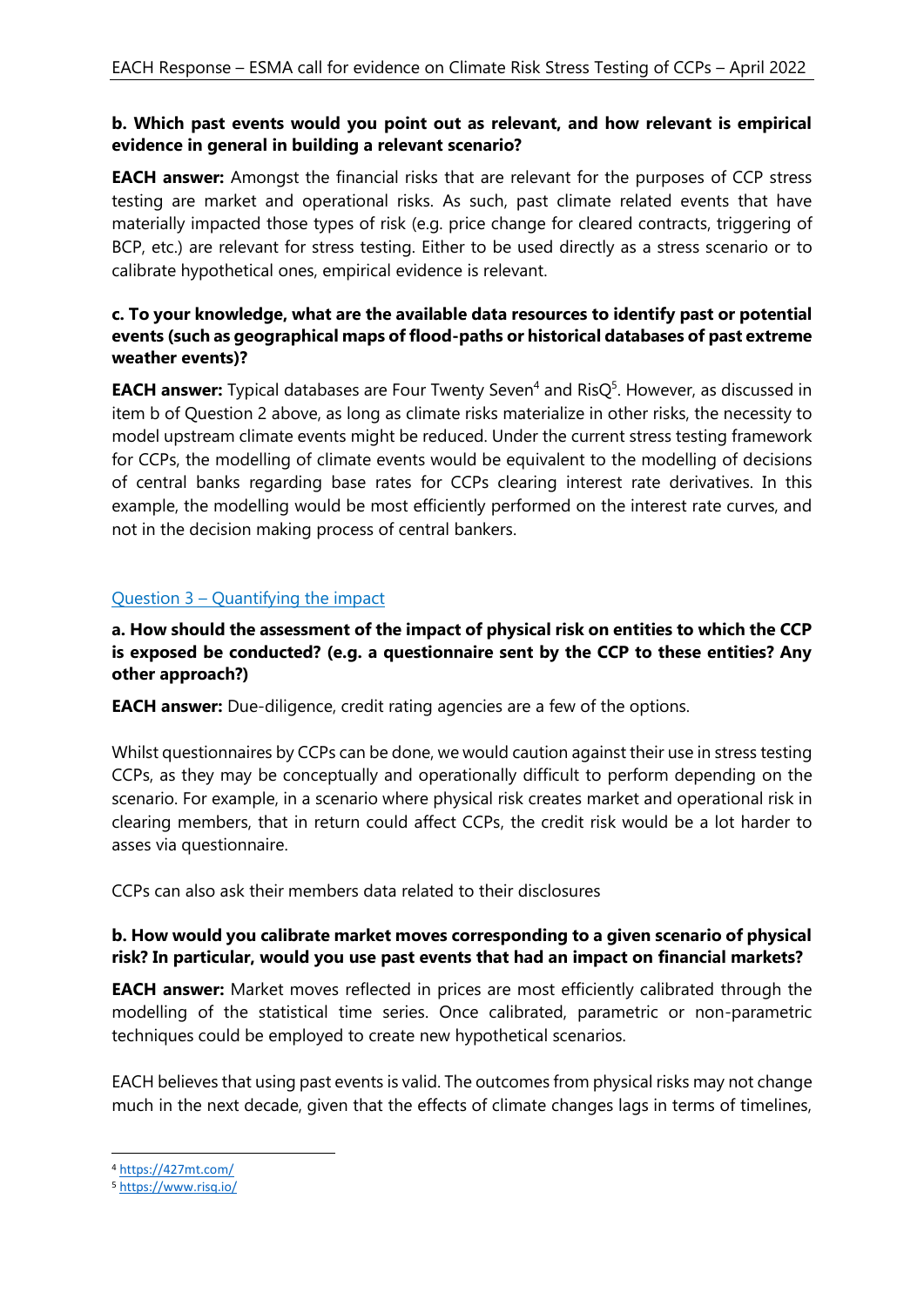the events in the next 10 or 20 years can have a similar outcome than the current events and events occurred in the previous decades.

# **c. Would this only affect energy/commodity prices, or would other asset classes be impacted? Please elaborate**

**EACH answer:** in addition to energy and commodity prices, physical risk scenarios can also impact other risk factors such as CDS spreads, bond prices, equity prices, and interest rates.

#### Question 4 – The management of data

#### **a. Do you agree that the process presented above (p.23) would address the confidentiality issue related to the location of CCP facilities?**

**EACH answer:** In general, agree that the proposed process would address the confidentiality issue

# **b. In particular, what challenges would you expect for step iii.?**

**EACH answer:** Requesting counterparties to perform the same assessment will present challenges, not only in sending out requests but in receiving and assimilating replies. Restricting to Counterparties which are contracted third party service providers would simplify the process but there would still be inconsistencies in responses. For counterparties who are clearing participants or investment/liquidity providers the data would be harder to collect.

# **c. Would you include in step iii a question from the CCP to the participants of how the market moves of the scenario would affect them, or would the question focus on the operational disruption? (please justify)**

Participants may not wish to disclose such information to a CCP, as it would include information on exposures which are not cleared or cleared by other CCPs, which would likely be considered confidential.

# **d. Is there an alternative process that would avoid disclosing sensitive proprietary information? Please describe.**

No EACH answer

**e. How would the market moves associated with the physical event be reported in this framework (while ensuring anonymity and confidentiality needs)?** 

No EACH answer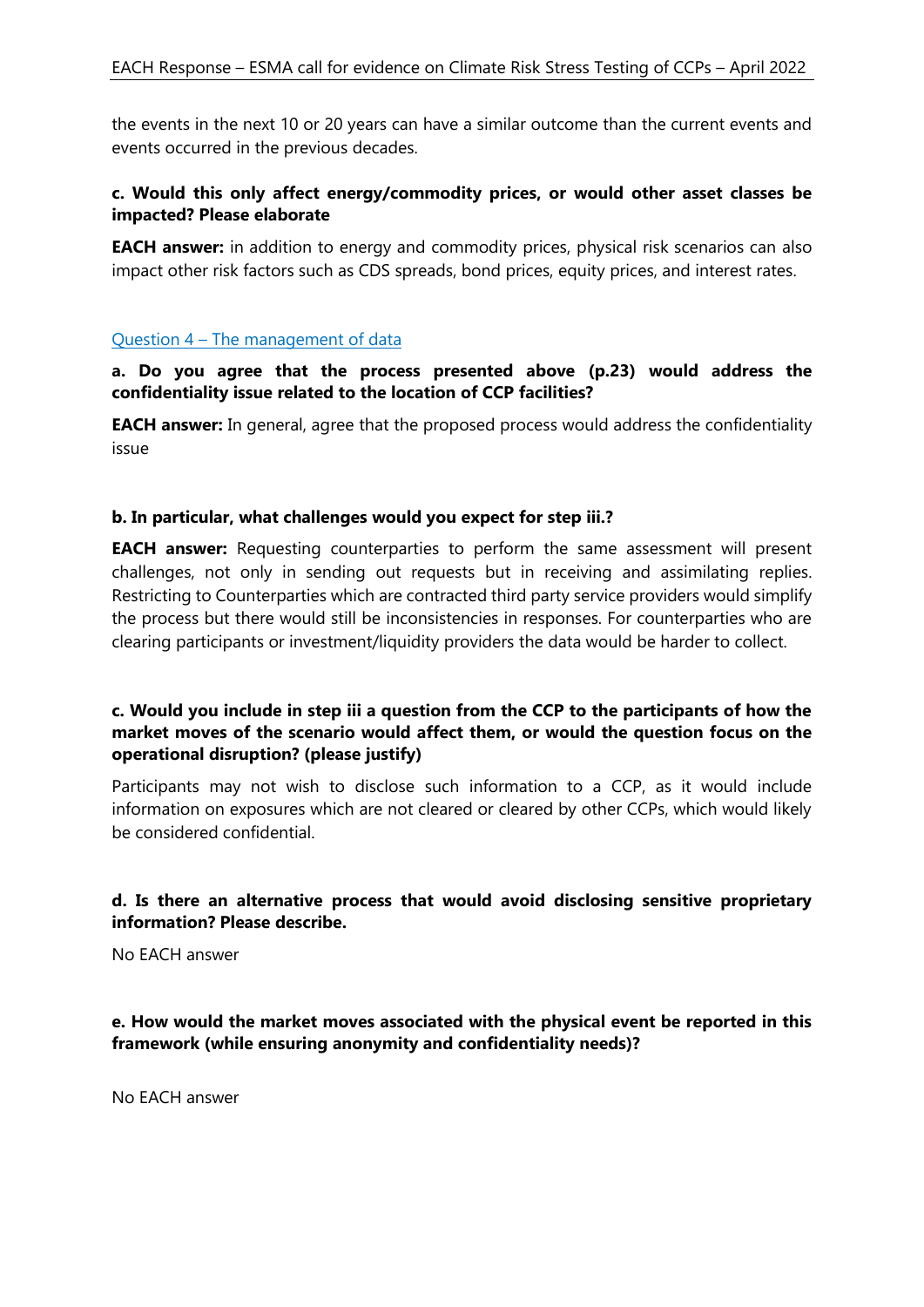# Question 5 – Transition risk

**a. What is your view on the plausibility of sharp market moves materialising in a time frame commensurate with the liquidation horizon of a CCP, as the sole result of transition risk? (if needed, please distinguish between types of market moves, e.g. first order price move affecting a large set of contracts vs. specific changes in a basis risk between two related contracts).** 

**EACH answer:** Our general opinion is that in the context of a CCP stress testing exercise there is limited plausibility on a scenario in which there is a sharp market price movement in the relevant MPOR time frame (2 to 7 days) as a sole result of the materialisation of a given transition risk. Thus, while we agree with it as one of the key pillars of climate risk, we believe that transition risk should not be considered in the context of stress testing CCPs.

Transition risk is based on the materialization of the effect of regulatory or technological changes or the perception of consumers and investors. EACH considers that a scenario in which a regulatory change is announced with a short time frame and that this type of announcement have not been anticipated by the market and has an immediate effect on market prices and/or creditworthiness of clearing members (or relevant clients of a given clearing member) is not plausible. In the same vein, technological changes with immediate effect only provoked by the materialization of a specific transition risk is also considered not plausible. On p.20 of the call of evidence it is mentioned as an example the March 2021 nickel event but this type of event is generated in the context of some news regarding supply and demand imbalance and this type of shocks may occur in commodities or commodity-related markets not necessarily uniquely linked to transition risk. Finally, regarding changes in preferences although consumer preferences may be more volatile than corporates or financial institutions preferences, consumer preferences have low impact on CCP activity that for instance consumer preferences impact on banks.

EACH considers that although climate risk drivers may have a relevant impact on the value of some financial instruments (e.g. commodity prices) the potential anticipation of some of the main sources of risk and specifically transition risk is also a factor to be taken into account when analyzing a potential risk scenario. See for instance BIS "Climate-related risk drivers and their transmission channels" (p.15) "*Climate risk drivers can have a significant impact on the value of financial assets. Specifically, physical and transition risks can alter or reveal new information about future economic conditions or the value of real or financial assets, resulting in downward price shocks and an increase in market volatility in traded assets. Climate risk could also lead to a breakdown in correlations between assets, reducing the effectiveness of hedges and challenging banks' abilities to actively manage their risks. However, where climate risk is already priced in, the potential for unexpected price movements may be reduced".* 

As mentioned in the answer to question 1, a way that transition risk could be taken into account, is via Counterparty Credit risk, as a significant contributor to Counterparty defaults. Here, the Transition risk would be focused on Counterparty Credit risk and not on Market risk. A stress scenario could look as follows:

- -The CCP classifies members from the weakest ESG, highest new leverage for green transition, loan book with 3-10 years maturities (2030), etc.
- -Then chooses the top highest (stressed) IM among this group.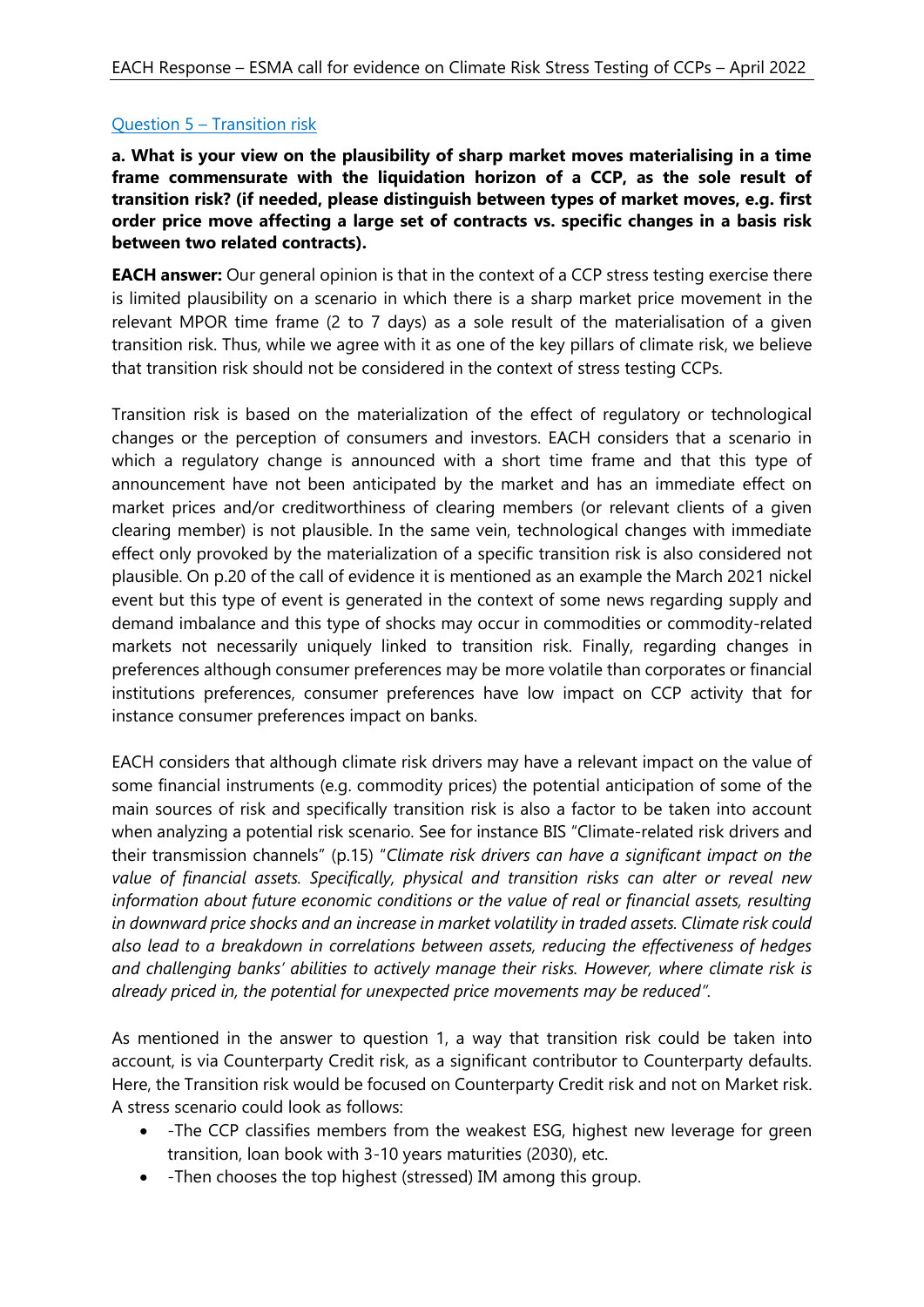- -Test the default impact on the CCP of these two entities.
- -ESMA would be able to identify which companies/banks are repeatedly identified as the top-2 highest risk globally by all CCPs.

This said, we emphasise our belief that Transition risk is best avoided as its own pillar in the context of stress testing.

# **b. Should the stress test use scenarios with a narrative on a possible change of policy and/or technology in order to identify the root cause for the transition risk?**

**EACH answer:** Yes, generally speaking, the stress test scenario may have a narrative on a possible change of policy leaving each CCP to analyse the potential impacts of this scenario on its specific activity and clearing members. As a first approach a qualitative analysis could be performed by the CCP. Some quantitative element are planned to be incorporated, with market shocks to be defined, these could be established in a similar vein as they have been implemented in previous ESMA stress test exercises although main market variables affected by transition risk should be identified.

In relation to Transition credit risk (see above answer), a narrative could be transition credit risk as the increased default probability and loss given default due to financing activities to transition to net-zero by 2030. Such activities could involve decommissioning of non-green assets, potentially stranded assets as proportion of balance sheet over a number of years, adoption or development of a new technology, phasing out non-green investments, heavy loan books in non-green industries that will be forced to transition/disappear (coal producers). Companies can be classified by using industry accepted indicators (ESG).

Again, EACH emphasises our belief that Transition risk is best avoided as its own pillar in the context of stress testing.

# **c. If so, how would these be crafted? Please provide one or a few examples.**

**EACH answer:** EACH notes that a potential difficulty would be to generate a given general stress test scenario with a specific although broad narrative that may affect a large number of CCPs.

Regarding the Transition credit risk scenario, this could be crafted as follows:

- 1) CCPs classify members by industry accepted indicators (for example ESG, others).
- 2) CCPs organise from highest IM to lowest IM (stress the IM or take the largest over an observation period, i.e. 5 years).
- 3) CCPs identify the top weakest ESG with the top IM.
- 4) The top two Members default.

**d. If not, should the analysis consist of a list of potential areas of vulnerability? How would this be done? (e.g. should there be a list of assets exposed to a given technology, should this be based on a survey of all technologies currently under development and the assessment of what they could replace if they suddenly became viable?). Please elaborate.**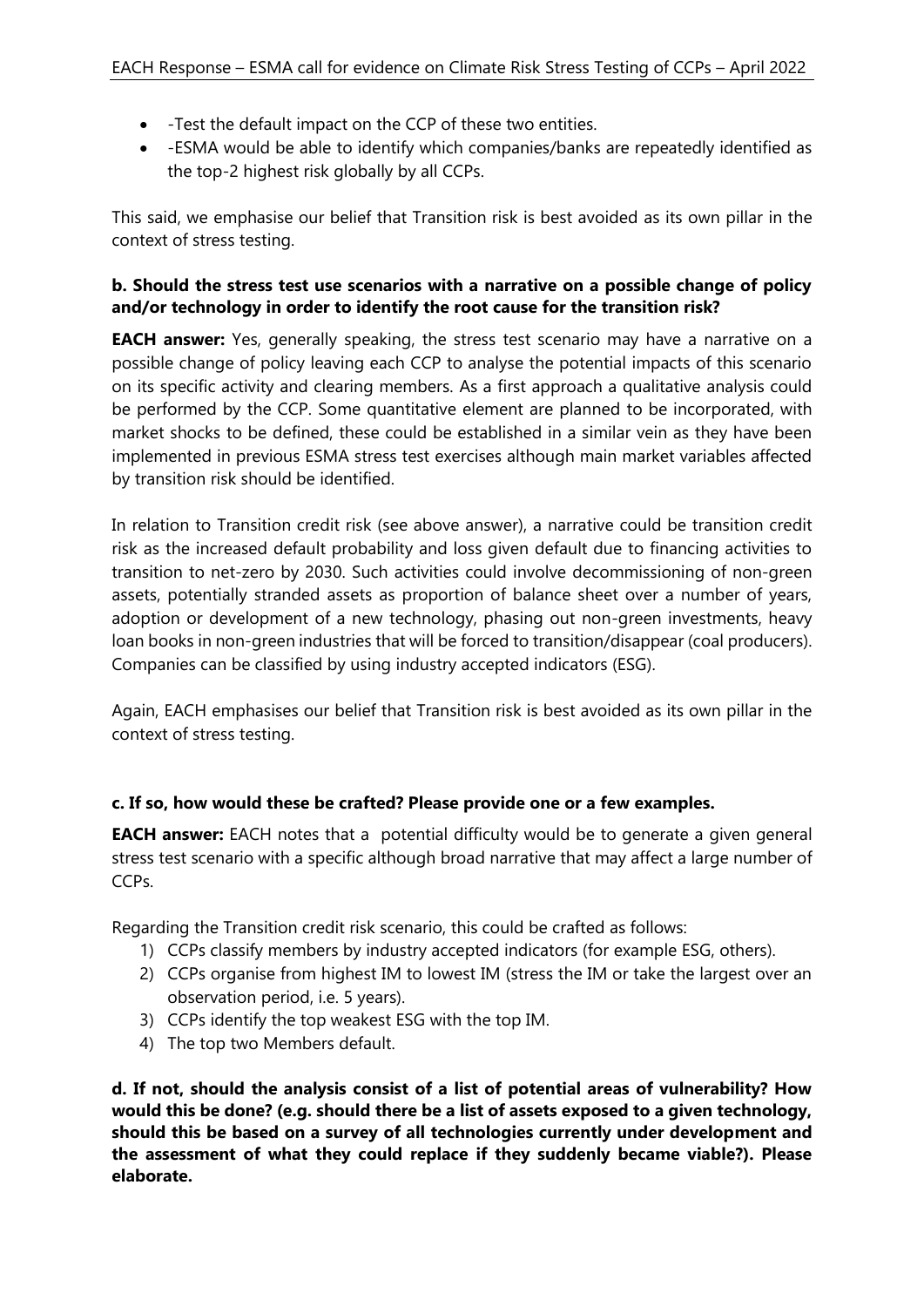**EACH answer:** To identify a list of potential vulnerabilities seems a difficult and resource consuming exercise and should be left out of the scope of the climate risk stress testing exercise.

# **e. If no explicit root cause is modelled, how would you select and calibrate the market moves resulting from transition risk?**

**EACH answer:** The calibration exercise could be performed in a similar way as the creation of other types of market risk scenario independently of the origin of the market shock. It would be very difficult to calibrate a market move specific to transition risk scenario (i.e. it would be nearly impossible to identify a stressed period specifically linked to the materialisation of a transition risk or in other words observed historical market moves will serve for the construction of a given stressed scenario with a narrative linked to a given transition risk scenario)

# Question 6 – Business risk

**a. Which sectors should be considered: only energy, all commodities, or all asset classes (for example by considering that some securities are issued with an ESG rating different from others)?** 

**EACH answer:** As a starting point it should be considered that all sectors can be impacted by climate risk. Some sectors may eventually be excluded due to risk modelling constraints (e.g. due to lack of relevant historical data, too much granularity required/difficulties in translating scenarios to loss of revenue etc).

# **b. Should the business risk be assessed across CCPs by using a common scenario for the reduction in activity for a given type of asset (e.g. a decrease in the use of oil futures contracts)?**

**EACH answer:** Yes, please see the possible method below:

Begin by classifying products, with some level of granularity/breakdown, into:

- 1. Green/Clean
- 2. Neutral
- 3. Brown/Dirty

#### **Please see the following example of classification**:

| <b>Asset class</b> | $\tilde{\phantom{a}}$<br>L1 | L2     | L3        | L4        | L5?          | <b>Classification</b> |
|--------------------|-----------------------------|--------|-----------|-----------|--------------|-----------------------|
| Commodities        | Hard                        | Energy | Fossil    | Oil       | WTI          | (3) Brown             |
|                    |                             |        |           |           | <b>Brent</b> | (3) Brown             |
|                    |                             |        |           | Coal      |              | (3) Brown             |
|                    |                             |        |           | <b>NG</b> |              | (2) Neutral?          |
|                    |                             |        |           | Uranium   |              | (2) Neutral           |
|                    |                             |        |           | $\cdots$  |              |                       |
|                    |                             |        | Renewable | Water     |              | 1) Green              |
|                    |                             |        |           | Wind      |              | (1) Green             |
|                    |                             |        |           | $\cdots$  |              |                       |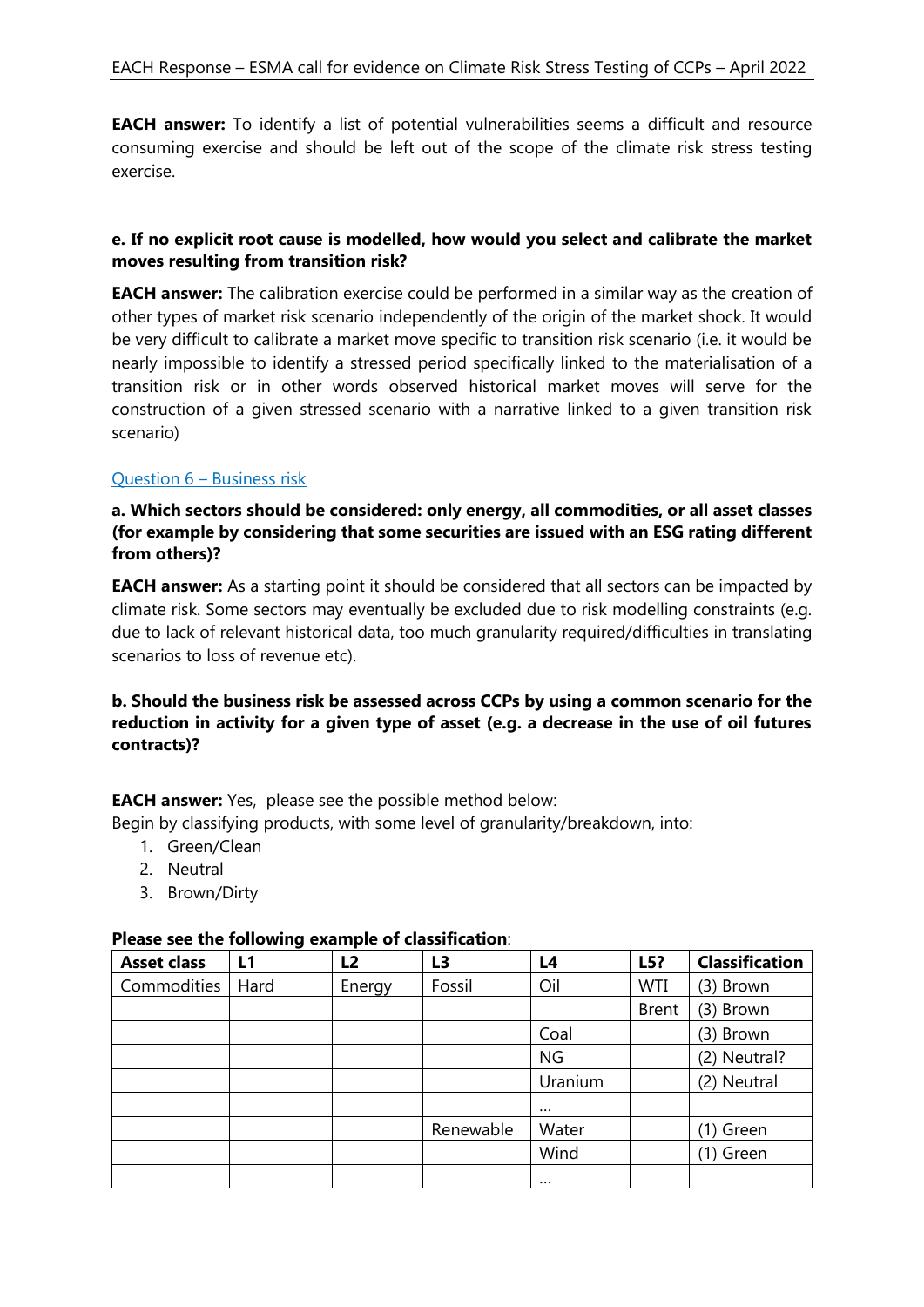|              |                      | Metals                | Precious                 | Gold        | (2) Neutral |
|--------------|----------------------|-----------------------|--------------------------|-------------|-------------|
|              |                      |                       |                          | Platinum    | (2) Neutral |
|              |                      |                       |                          | $\cdots$    |             |
|              |                      |                       | Base                     | Aluminium   | (2) Neutral |
|              |                      |                       |                          | $\cdots$    |             |
|              |                      |                       | Ferrous                  | Iron        | (2) Neutral |
|              |                      |                       |                          | $\cdots$    |             |
|              | Soft                 | Food<br>&<br>consumer | Wheat                    | Corn        | (2) Neutral |
|              |                      |                       |                          | Rice        | (2) Neutral |
|              |                      |                       |                          |             |             |
| Equity       | Energy               | Energy                | Equipment.<br>& services |             | (2) Neutral |
|              |                      |                       | Oil, gas &<br>consumable |             | (3) Brown   |
|              | Materials            | Materials             | Chemicals                |             | (2) Neutral |
|              |                      |                       | Paper<br>and<br>forest   | <b>SCAB</b> | (1) Green   |
|              | $\cdots$             |                       |                          | $\ldots$    |             |
| Fixed income | Sustainable<br>bonds |                       |                          |             | (1) Green   |
|              | Other<br>bonds       |                       |                          |             | (2) Neutral |
|              | Interest<br>rates    |                       |                          |             | (2) Neutral |

**Where:**<table mapping L1-L5 per Asset class, e.g. for stocks is L1=Sector, L2=Industry group, L3=Industry, L4=Name, e.g. based on the GICS>

# **For electricity classification, as an illustrative example, we see the following options:**

- the base classification could be done on the relative mix of energy (per electricity price zone, or per country or all of Europe due to interconnectedness)
- alternatively, simply classify it as (1) Green since it is needed for the sustainable future.
- Or leave as (2) Neutral since it is hard to classify.

**Stocks** could also be classified on a name level basis, being classified based on having publicly and officially issued a Net-Zero commitment (->  $(1)$  Green) or not (->  $(3)$  Brown). Of course, this then raises the question of how to handle stock indices.

Currently it does not seem feasible for this classification be based on the EU Sustainable Finance Taxonomy.

In some more obvious cases it could be possible and desirable to go lower on level 5, while in others it could be better to stay at a higher level, e.g. classify all of Fixed Income as (2) Neutral (and leave it for future exercises to push it further down).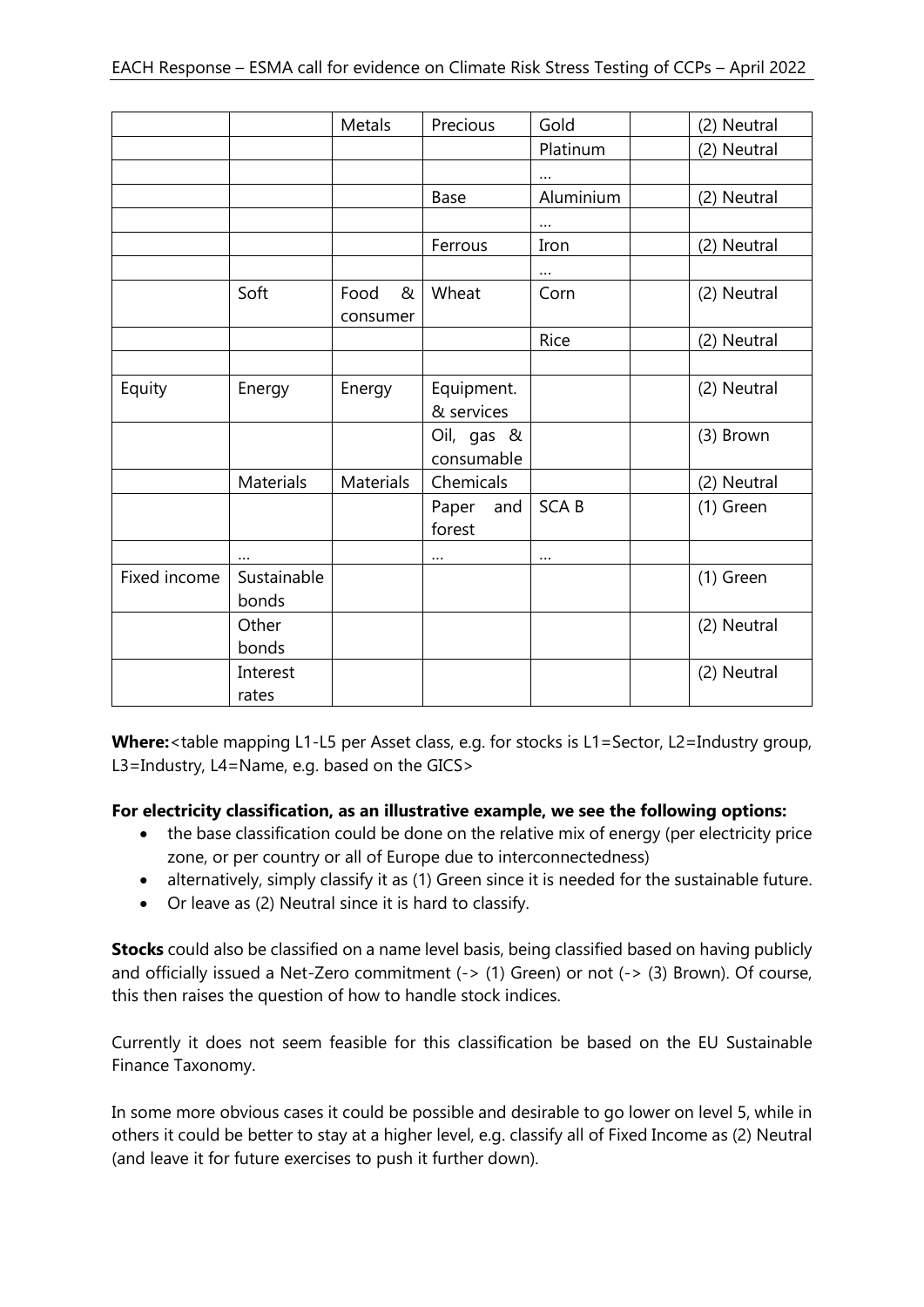The principle should be to leave products at (2) Neutral unless there is a clear case for another classification.

#### **c. If so, how would the scenario be calibrated (e.g. if a given path is assumed for the consumption of a commodity, how would this be turned into a decrease in the activity for the future contracts referencing this commodity)?**

Historical churn rate (relation between value of underlying market to value of cleared derivatives) could be used, i.e. assuming that churn rates will not be changed. Say a given market has 10% churn rate, i.e. the cleared notional corresponds to 10% the value of the underlying market, then it is assumed that this relationship is preserved under the given path for the consumption of the commodity.

It is common (can be verified with historical data analysis???) that increased market volatility leads to short term increase in derivatives trading, since many positions need to be rebalanced. Increased vol also means opportunities for speculators leading to further short term volume increases. However on a longer term (12+ months, see below), that is considered here, should a preserved churn rate be a fair assumption.

# **d. What should the time horizon of this analysis be?**

**EACH answer:** It is unclear to us how to combine the "normal" CCP stress test with a 3-7 day time horizon with a long term (1-5 years) business risk scenario.

Part of the "scenario run-up" (stress test prerequisites?) could be that a CCP has been exposed to revenue losses for identified cleared products during the previous year/years (1 or 5 year time period) which, unless the CCP successfully has mitigated through launching of new (green) products or through capital injections, could have eroded parts the non-regulatory capital of the CCP. This means that the CCP would be more vulnerable to non-default losses (that may stem from the climate risk scenario(s) chosen) and have a reduced capacity to replenish it's own waterfall resources or Art 16 capital (given that the default scenario may result in losses over margins). Consequently, only if the stress test scenarios in the first place leads to default or non-default losses will this part of the test have an impact on the test outcome.

# **e. What confidentiality constraints would you see for the publication of results?**

**EACH answer:** Using publicly available business figures would mean there may be no need to be too careful with confidentiality.

However, this raises the question of how far is it possible to go on public figures? Could one use cleared volumes from e.g. PQD and revenues from annual report and assume revenue is distributed in line with cleared volumes?

Of course, if asking CCPs to map their products and in particular their revenues from the respective products, then confidentiality has to be kept.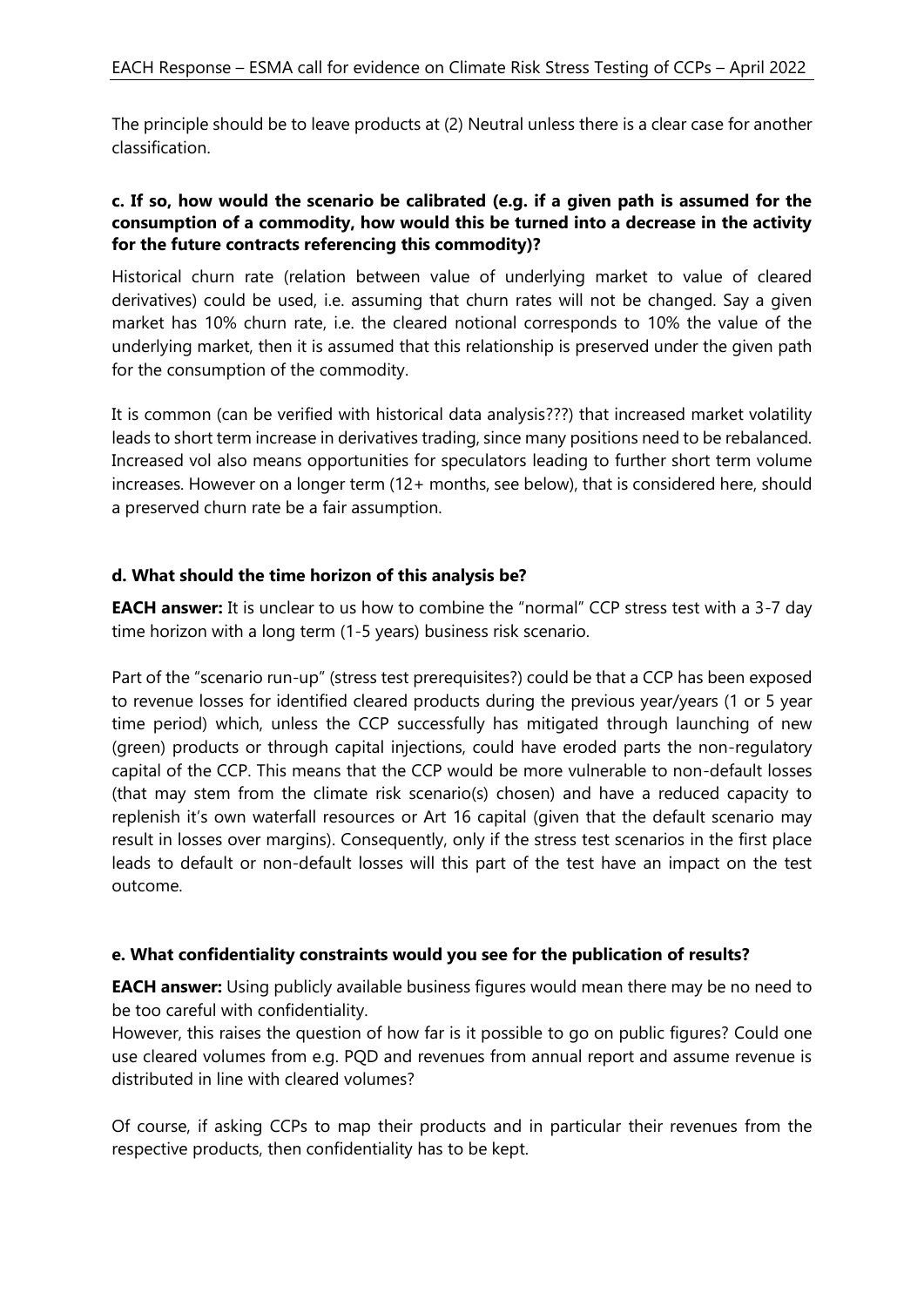# **A possible approach for using public figures**:

- 1. Take annual revenue for the CCP from annual report
- 2. Take cleared volumes by product from PQD (DataFile 23)
- 3. Classify products into 1-3
- 4. Assume flat fees over all products to get annual revenue by product
- 5. Apply change in cleared volume scenario by product to get 12-month change in revenue on CCP level

| 2021-09-30 Clearing Service<br>1 250 800 110<br><b>Financial Markets</b><br>Equities (ETD and OTC)<br><b>SEK</b><br>68 920<br>1 909 881 705<br><b>Equities</b><br>2021-09-30 Clearing Service<br><b>Financial Markets</b><br>Index (ETD and OTC)<br><b>SEK</b><br>141 482<br>32 604 725 596<br>101 899 358 376<br>Index<br>2021-09-30 Clearing Service<br><b>Financial Markets</b><br><b>SEK</b><br>2 048 242 424<br><b>SEK IRS (OTC)</b><br>2048<br>2 753 885 293 622<br><b>Swaps</b><br>2021-09-30 Clearing Service<br><b>Financial Markets</b><br>0<br>0<br><b>SEK</b><br>Overnight index swaps (OTC)<br>1 000 000 000<br><b>Swaps</b><br>2021-09-30 Clearing Service<br><b>Financial Markets</b><br><b>SEK</b><br>19 347 636 364<br><b>Repos SEK (OTC)</b><br>19 348<br>109 324 000 000<br>Repos<br>2021-09-30 Clearing Service<br><b>Financial Markets</b><br><b>DKK</b><br>4453<br>4 452 863 636<br><b>Repos DKK (OTC)</b><br>11 786 000 000<br>Repos<br>2021-09-30 Clearing Service<br><b>Financial Markets</b><br><b>FRA</b><br><b>NIBOR FRA Futures (OTC)</b><br><b>NOK</b><br>$\mathcal{O}$<br>0<br>$\mathcal O$<br>2021-09-30 Clearing Service<br><b>Financial Markets</b><br>$\theta$<br><b>NIBOR FRA (OTC)</b><br><b>NOK</b><br>0<br>0<br><b>FRA</b><br>2021-09-30 Clearing Service<br><b>Financial Markets</b><br><b>SEK</b><br>606<br><b>FRA</b><br><b>STIBOR Options (OTC)</b><br>606 060 606<br>110 000 000 000<br>2021-09-30 Clearing Service<br><b>Financial Markets</b><br><b>SEK</b><br>0<br>0<br>$\mathbf{0}$<br><b>FRA</b><br><b>STIBOR FRA Futures (OTC)</b><br>2021-09-30 Clearing Service<br><b>Financial Markets</b><br><b>STIBOR FRA (OTC)</b><br><b>SEK</b><br>5486<br>5 486 363 636<br><b>FRA</b><br>414 500 000 000<br>2021-09-30 Clearing Service<br><b>Financial Markets</b><br><b>SEK</b><br>1333<br>1 333 333 333<br>1 133 500 000 000<br><b>FRA</b><br><b>STIBOR TM FRA (OTC)</b><br>2021-09-30 Clearing Service<br><b>Financial Markets</b><br>62 878 788<br>550 000 000<br>Mortgage DKK (OTC)<br><b>DKK</b><br>63<br>Mortgage bond<br>2021-09-30 Clearing Service<br><b>Financial Markets</b><br>Mortgage SEK (ETD and OTC)<br><b>SEK</b><br>3 656<br>3 656 075 757<br>77 764 000 000<br>Mortgage bond<br>2021-09-30 Clearing Service<br><b>Financial Markets</b><br>Treasury SEK (ETD and OTC)<br><b>SEK</b><br>8 2 0 9<br>8 209 272 727<br>116 174 000 000<br><b>Treasury bond</b><br>2021-09-30 Clearing Service Financial Markets<br>1515 151 515<br>RIBA (ETD and OTC)<br><b>SEK</b><br>1515<br>347 000 000 000<br><b>RIBA</b> |                 |
|---------------------------------------------------------------------------------------------------------------------------------------------------------------------------------------------------------------------------------------------------------------------------------------------------------------------------------------------------------------------------------------------------------------------------------------------------------------------------------------------------------------------------------------------------------------------------------------------------------------------------------------------------------------------------------------------------------------------------------------------------------------------------------------------------------------------------------------------------------------------------------------------------------------------------------------------------------------------------------------------------------------------------------------------------------------------------------------------------------------------------------------------------------------------------------------------------------------------------------------------------------------------------------------------------------------------------------------------------------------------------------------------------------------------------------------------------------------------------------------------------------------------------------------------------------------------------------------------------------------------------------------------------------------------------------------------------------------------------------------------------------------------------------------------------------------------------------------------------------------------------------------------------------------------------------------------------------------------------------------------------------------------------------------------------------------------------------------------------------------------------------------------------------------------------------------------------------------------------------------------------------------------------------------------------------------------------------------------------------------------------------------------------------------------------------------------------------------------------------------------------------------------------------------------------------------------------|-----------------|
|                                                                                                                                                                                                                                                                                                                                                                                                                                                                                                                                                                                                                                                                                                                                                                                                                                                                                                                                                                                                                                                                                                                                                                                                                                                                                                                                                                                                                                                                                                                                                                                                                                                                                                                                                                                                                                                                                                                                                                                                                                                                                                                                                                                                                                                                                                                                                                                                                                                                                                                                                                           | (2) Neutral     |
|                                                                                                                                                                                                                                                                                                                                                                                                                                                                                                                                                                                                                                                                                                                                                                                                                                                                                                                                                                                                                                                                                                                                                                                                                                                                                                                                                                                                                                                                                                                                                                                                                                                                                                                                                                                                                                                                                                                                                                                                                                                                                                                                                                                                                                                                                                                                                                                                                                                                                                                                                                           | (2) Neutral     |
|                                                                                                                                                                                                                                                                                                                                                                                                                                                                                                                                                                                                                                                                                                                                                                                                                                                                                                                                                                                                                                                                                                                                                                                                                                                                                                                                                                                                                                                                                                                                                                                                                                                                                                                                                                                                                                                                                                                                                                                                                                                                                                                                                                                                                                                                                                                                                                                                                                                                                                                                                                           | (2) Neutral     |
|                                                                                                                                                                                                                                                                                                                                                                                                                                                                                                                                                                                                                                                                                                                                                                                                                                                                                                                                                                                                                                                                                                                                                                                                                                                                                                                                                                                                                                                                                                                                                                                                                                                                                                                                                                                                                                                                                                                                                                                                                                                                                                                                                                                                                                                                                                                                                                                                                                                                                                                                                                           | (2) Neutral     |
|                                                                                                                                                                                                                                                                                                                                                                                                                                                                                                                                                                                                                                                                                                                                                                                                                                                                                                                                                                                                                                                                                                                                                                                                                                                                                                                                                                                                                                                                                                                                                                                                                                                                                                                                                                                                                                                                                                                                                                                                                                                                                                                                                                                                                                                                                                                                                                                                                                                                                                                                                                           | (2) Neutral     |
|                                                                                                                                                                                                                                                                                                                                                                                                                                                                                                                                                                                                                                                                                                                                                                                                                                                                                                                                                                                                                                                                                                                                                                                                                                                                                                                                                                                                                                                                                                                                                                                                                                                                                                                                                                                                                                                                                                                                                                                                                                                                                                                                                                                                                                                                                                                                                                                                                                                                                                                                                                           | (2) Neutral     |
|                                                                                                                                                                                                                                                                                                                                                                                                                                                                                                                                                                                                                                                                                                                                                                                                                                                                                                                                                                                                                                                                                                                                                                                                                                                                                                                                                                                                                                                                                                                                                                                                                                                                                                                                                                                                                                                                                                                                                                                                                                                                                                                                                                                                                                                                                                                                                                                                                                                                                                                                                                           | (2) Neutral     |
|                                                                                                                                                                                                                                                                                                                                                                                                                                                                                                                                                                                                                                                                                                                                                                                                                                                                                                                                                                                                                                                                                                                                                                                                                                                                                                                                                                                                                                                                                                                                                                                                                                                                                                                                                                                                                                                                                                                                                                                                                                                                                                                                                                                                                                                                                                                                                                                                                                                                                                                                                                           | (2) Neutral     |
|                                                                                                                                                                                                                                                                                                                                                                                                                                                                                                                                                                                                                                                                                                                                                                                                                                                                                                                                                                                                                                                                                                                                                                                                                                                                                                                                                                                                                                                                                                                                                                                                                                                                                                                                                                                                                                                                                                                                                                                                                                                                                                                                                                                                                                                                                                                                                                                                                                                                                                                                                                           | (2) Neutral     |
|                                                                                                                                                                                                                                                                                                                                                                                                                                                                                                                                                                                                                                                                                                                                                                                                                                                                                                                                                                                                                                                                                                                                                                                                                                                                                                                                                                                                                                                                                                                                                                                                                                                                                                                                                                                                                                                                                                                                                                                                                                                                                                                                                                                                                                                                                                                                                                                                                                                                                                                                                                           | (2) Neutral     |
|                                                                                                                                                                                                                                                                                                                                                                                                                                                                                                                                                                                                                                                                                                                                                                                                                                                                                                                                                                                                                                                                                                                                                                                                                                                                                                                                                                                                                                                                                                                                                                                                                                                                                                                                                                                                                                                                                                                                                                                                                                                                                                                                                                                                                                                                                                                                                                                                                                                                                                                                                                           | (2) Neutral     |
|                                                                                                                                                                                                                                                                                                                                                                                                                                                                                                                                                                                                                                                                                                                                                                                                                                                                                                                                                                                                                                                                                                                                                                                                                                                                                                                                                                                                                                                                                                                                                                                                                                                                                                                                                                                                                                                                                                                                                                                                                                                                                                                                                                                                                                                                                                                                                                                                                                                                                                                                                                           | (2) Neutral     |
|                                                                                                                                                                                                                                                                                                                                                                                                                                                                                                                                                                                                                                                                                                                                                                                                                                                                                                                                                                                                                                                                                                                                                                                                                                                                                                                                                                                                                                                                                                                                                                                                                                                                                                                                                                                                                                                                                                                                                                                                                                                                                                                                                                                                                                                                                                                                                                                                                                                                                                                                                                           | (2) Neutral     |
|                                                                                                                                                                                                                                                                                                                                                                                                                                                                                                                                                                                                                                                                                                                                                                                                                                                                                                                                                                                                                                                                                                                                                                                                                                                                                                                                                                                                                                                                                                                                                                                                                                                                                                                                                                                                                                                                                                                                                                                                                                                                                                                                                                                                                                                                                                                                                                                                                                                                                                                                                                           | (2) Neutral     |
|                                                                                                                                                                                                                                                                                                                                                                                                                                                                                                                                                                                                                                                                                                                                                                                                                                                                                                                                                                                                                                                                                                                                                                                                                                                                                                                                                                                                                                                                                                                                                                                                                                                                                                                                                                                                                                                                                                                                                                                                                                                                                                                                                                                                                                                                                                                                                                                                                                                                                                                                                                           | (2) Neutral     |
|                                                                                                                                                                                                                                                                                                                                                                                                                                                                                                                                                                                                                                                                                                                                                                                                                                                                                                                                                                                                                                                                                                                                                                                                                                                                                                                                                                                                                                                                                                                                                                                                                                                                                                                                                                                                                                                                                                                                                                                                                                                                                                                                                                                                                                                                                                                                                                                                                                                                                                                                                                           | (2) Neutral     |
| 2021-09-30 Clearing Service<br><b>Commodities</b><br>2 707 338<br>120 202 809<br>Power (ETD)<br><b>EUR</b><br>10 935 206 939<br>Power                                                                                                                                                                                                                                                                                                                                                                                                                                                                                                                                                                                                                                                                                                                                                                                                                                                                                                                                                                                                                                                                                                                                                                                                                                                                                                                                                                                                                                                                                                                                                                                                                                                                                                                                                                                                                                                                                                                                                                                                                                                                                                                                                                                                                                                                                                                                                                                                                                     | (2) Neutral     |
| 2021-09-30 Clearing Service<br><b>Commodities</b><br>EICert (ETD)<br><b>SEK</b><br>5.<br>9023<br>9 408 920<br>Elcert                                                                                                                                                                                                                                                                                                                                                                                                                                                                                                                                                                                                                                                                                                                                                                                                                                                                                                                                                                                                                                                                                                                                                                                                                                                                                                                                                                                                                                                                                                                                                                                                                                                                                                                                                                                                                                                                                                                                                                                                                                                                                                                                                                                                                                                                                                                                                                                                                                                      | (1) Green/Clean |
| 2021-09-30 Clearing Service<br>$\overline{z}$<br><b>Commodities</b><br>20 022 600<br>Carbon (ETD)<br><b>EUR</b><br>393 487<br>Carbon                                                                                                                                                                                                                                                                                                                                                                                                                                                                                                                                                                                                                                                                                                                                                                                                                                                                                                                                                                                                                                                                                                                                                                                                                                                                                                                                                                                                                                                                                                                                                                                                                                                                                                                                                                                                                                                                                                                                                                                                                                                                                                                                                                                                                                                                                                                                                                                                                                      | (1) Green/Clean |
| 2021-09-30 Clearing Service<br>$\mathfrak{o}$<br>$\mathfrak{o}$<br><b>Commodities</b><br>0<br><b>Renewables (ETD)</b><br><b>EUR</b><br><b>Renewables</b>                                                                                                                                                                                                                                                                                                                                                                                                                                                                                                                                                                                                                                                                                                                                                                                                                                                                                                                                                                                                                                                                                                                                                                                                                                                                                                                                                                                                                                                                                                                                                                                                                                                                                                                                                                                                                                                                                                                                                                                                                                                                                                                                                                                                                                                                                                                                                                                                                  | (1) Green/Clean |
| 2021-09-30 Clearing Service<br>Seafood<br>311<br>33 965 447<br>1 574 202 000<br>Seafood (ETD)<br><b>NOK</b><br>Seafood                                                                                                                                                                                                                                                                                                                                                                                                                                                                                                                                                                                                                                                                                                                                                                                                                                                                                                                                                                                                                                                                                                                                                                                                                                                                                                                                                                                                                                                                                                                                                                                                                                                                                                                                                                                                                                                                                                                                                                                                                                                                                                                                                                                                                                                                                                                                                                                                                                                    | (2) Neutral     |
| 2021-09-30 Clearing Service<br><b>Commodities</b><br><b>EUR</b><br>$\overline{z}$<br>486 758<br>70 171 332<br>Gas<br>Gas (ETD)                                                                                                                                                                                                                                                                                                                                                                                                                                                                                                                                                                                                                                                                                                                                                                                                                                                                                                                                                                                                                                                                                                                                                                                                                                                                                                                                                                                                                                                                                                                                                                                                                                                                                                                                                                                                                                                                                                                                                                                                                                                                                                                                                                                                                                                                                                                                                                                                                                            | (3) Brown/Dirty |

#### **Notes**:

- Climate change also presents a business opportunity for CCPs, e.g. through clearing of new types of products.
- However it should be expected to take longer than 12 months to launch a new cleared product why the 12-month horizon might make sense? It might also make sense since revenues are published annually?
- Could increase in volumes and thus revenue for existing Green products be included, or should it only be reduction in revenue for Brown products?

# Question 7 – Collateral replacement

# **a. In your view, are there any other climate-related events that could force clearing members to post new collateral to a CCP?**

#### See answer to question 1.

EACH respectfully contests the use of the word "force" regarding CCPs accepting new types of collateral, as it is for individual CCPs' to decide whether they will do so. This said, in the same way as investors are under pressure to invest in green funds/assets; there could be a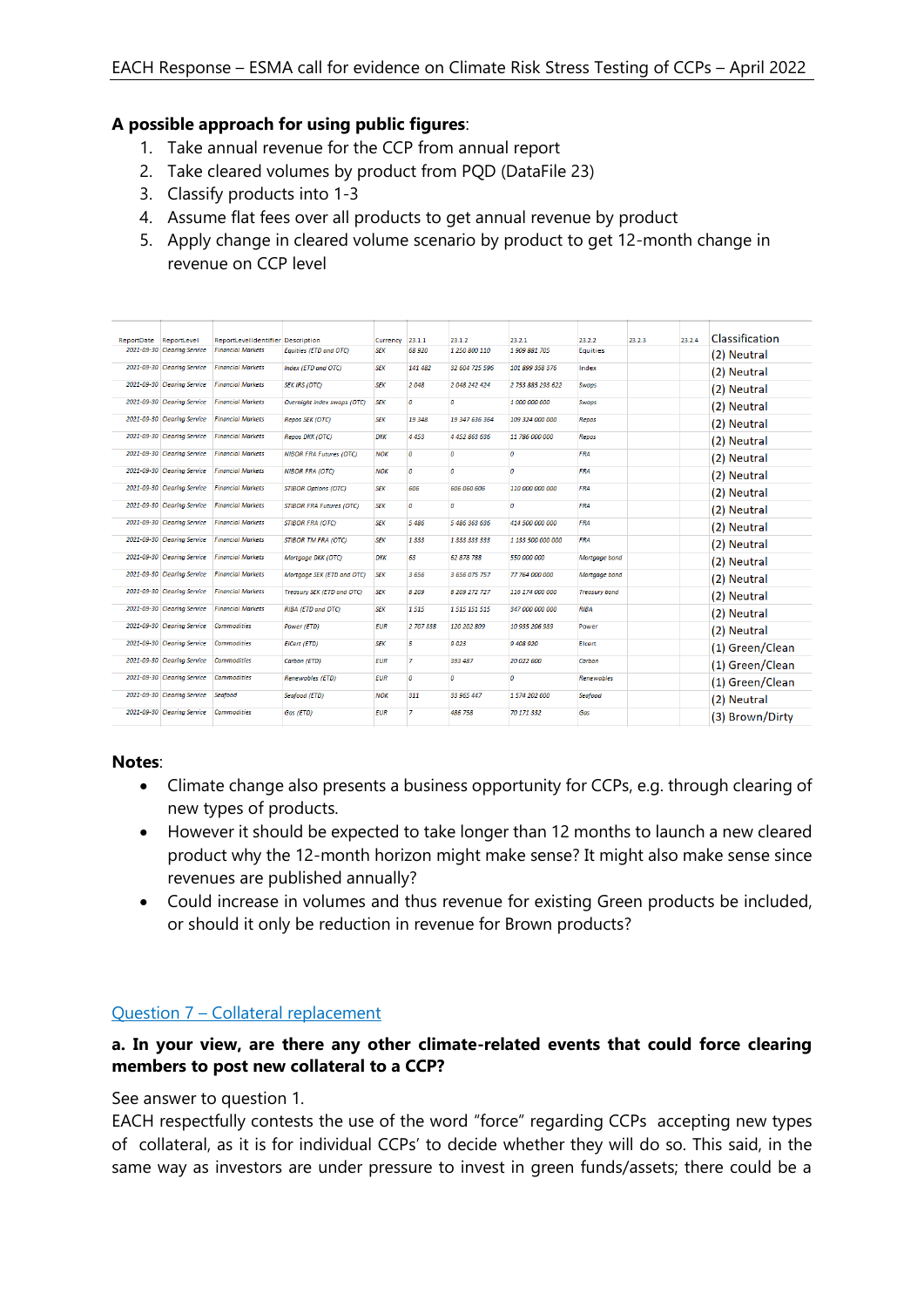requirement to incorporate green collateral in the collateral mix. This means that at least in the first next years, CCPs may likely have to accommodate to accept collateral that is less liquid, potentially more volatile.

It is also worth noting that certain events can impact the value of collateral itself: bonds, stocks, commodities, thus haircuts can be breached in the event of a physical risk or a sudden change to a transition risk.

# **b. Should this type of climate risk only be applied to collateral or would the CCP's investments be subject to the same type of risk?**

**EACH answer:** Conceptually it would make sense to first consider price shocks/volatility and short-mid term reduction in values to any type of security and then analyse CCP impact on cleared positions, collateral, investments, etc.. This is less valid for investments as the instruments and issuers in which CCPs are permitted to invest are more restricted than margin collateral.

Where investments are concerned, identifying investment counterparties that could potentially leave the market, would reduce repo services to the CCP (liquidity stress).

# **c. Should the loss of value and/or the increased market volatility of the securities be taken into account? If not, please justify.**

**EACH answer:** Yes, this would be covered by existing collateral haircut models, which include liquidity/concentration add-ons.

# **d. What would be relevant climate-related information to use in order to identify which assets may need to be replaced?**

**EACH answer:** We would expect climate risk related disclosures such as those required by the TCFD, from security issuers to be monitored. This would ensure consistency of approach.

# **e. What types of assets would be concerned and how would you identify an asset as being potentially affected by climate-related changes in investor preferences in the future?**

**EACH answer:** Corporate bonds and equities, possible government-backed mortgage bonds; all industry sectors should be monitored but issuers in certain sectors related to energy extraction/delivery and those industries with high energy use and/or emissions are likely to be have more of an impact on environmental factors. Likely to be some outliers, such as tourism.

See also the discussion in section on Business risk.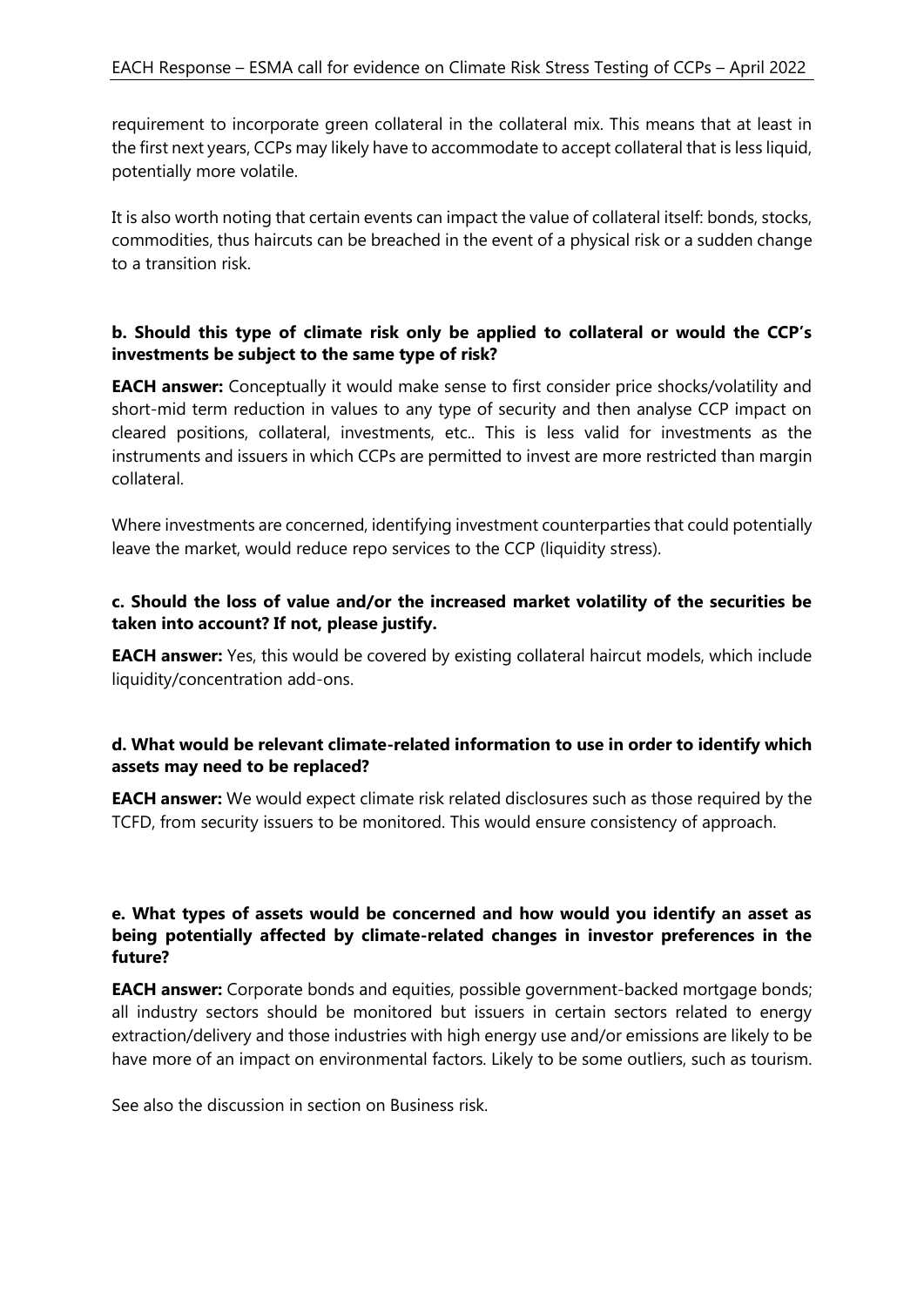# **f. Should the outcome be just a disclosure of the concerned assets by CCP; or is there a quantitative impact (e.g. "XX bn of bonds and YY bn of equities would need to be replace in the next ZZ years")?**

**EACH answer:** To begin with only the current value of such assets, expressed as a percentage of total collateral, although a quantified impact would be welcomed if possible.

# **g. What should be the time horizon of this analysis?**

**EACH answer:** We used to give 4 weeks advance notice to changes to the collateral eligibility list but it might have been shortened now. Haircuts, in particular if making them more conservative, can be done with short advance notice (immediate if needed). Collateral securities are valued daily so a one-day price shock will have direct impact on value of posted collateral.

# Question 8 – General practices

# **a. Did your CCP carry out any assessment of climate risk?**

**EACH answer:** For some CCPs which are part of wider economic groups, group-wide exercises assessing physical risk of climate change to operations have been conducted (for example, as part of a general ESG risk assessment). In most cases, the results of these assessments cannot be disaggregated. see also the answer to question 2(b).

# **b. Did this assessment concern all clearing services or only some of them?**

**EACH answer:** EACH members answering this question noted it covered all clearing services, but refer also to the above answer.

# **c. Did the assessment concern only clearing exposures or did it include other areas (please provide a short description)?**

# **EACH answer:**

One EACH member noted that in addition to clearing exposures, it also covered:

- Reputational risk
- Investment losses (perhaps related to "clearing exposures"?)
- Supply chain risk
- Operational risk/business continuity
- Risk of not meeting business targets due to high staff absence or turnover related to unhealthy physical environment

# **d. Was this assessment a one-off or is it (will it be) a recurring topic?**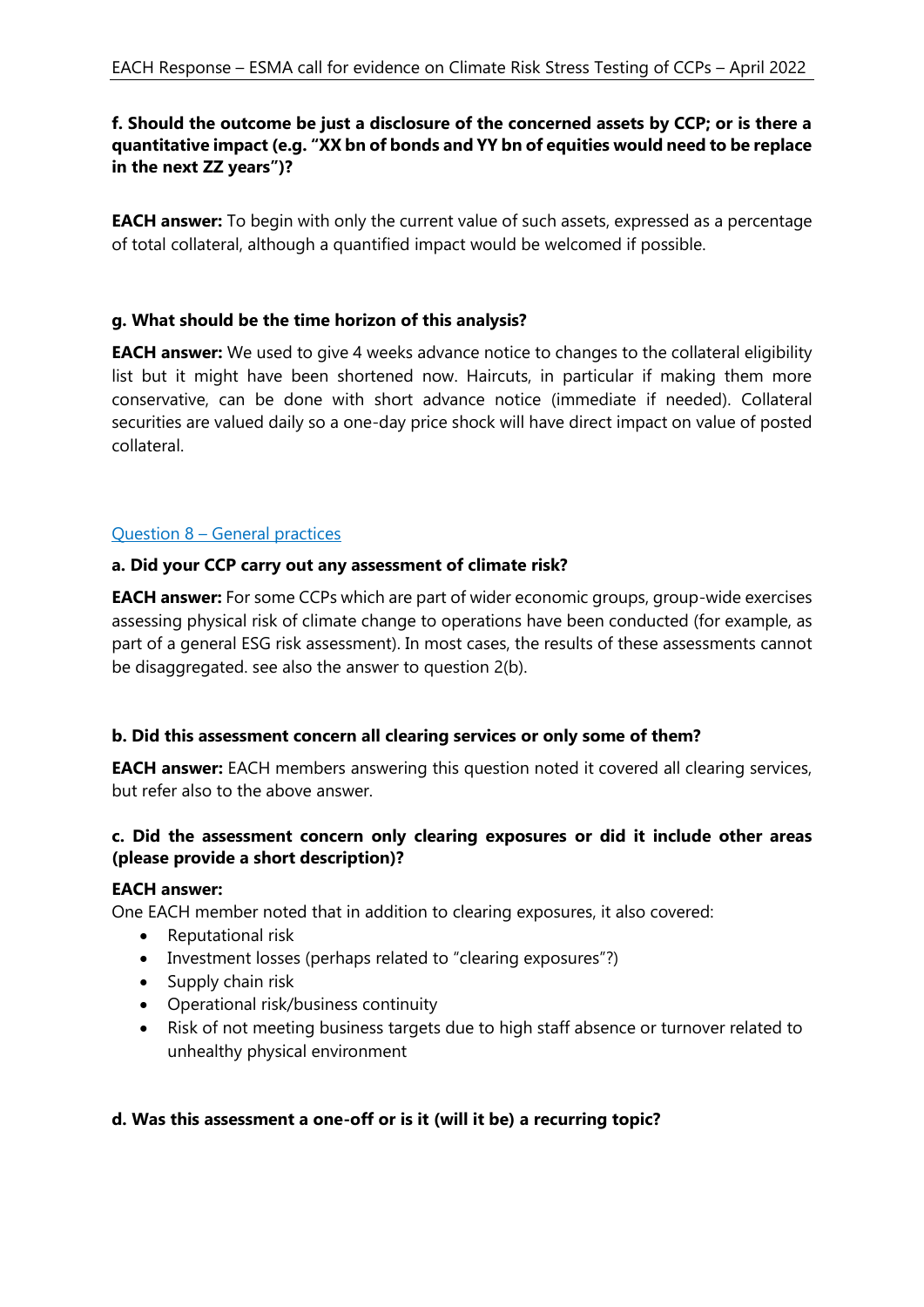**EACH answer:** Responding EACH members noted this would be a recurring topic, with the frequency varying depending on the CCP – this ranging from a minimum annual repetition to a more frequent occurrence.

# **e. To which internal governance bodies was this assessment communicated (Risk Committee, Board…)?**

**EACH answer:** Responding EACH members noted a variety of governance bodies these reports were sent to:

- Internal Risk Committee
- Board Committees
- Sustainability/ESG Committee

# **f. Did it lead to an action plan (please describe shortly)?**

**EACH answer:** Whilst this varies depending on the CCP and the report, one CCP gave an example of a situation when it did. In this example, it led to developing a thematic ("narrative", "theoretical") Climate risk stress testing scenario, to introduce monitoring of market volatility from climate risk perspective and integration of ESG risk into the general ERM framework.

See also answers on Q15. Remedial actions below.

# **g. Was the assessment communicated to the NCA?**

**EACH answer:** The answers received to this question were either "not known" or "no".

# Question 9 – Mapping of risks

# **a. Does the assessment of climate risk feed into an existing mapping of risks, such as credit/liquidity/operational/business… or did you create one or several new risk categories (possibly along the lines of the four pillars described in this paper)?**

**EACH answer:** Climate risk refers to risks posed by the exposure of firms acting as clearing members of CCPs, CCPs themselves, and/or the economy more broadly, to factors caused by or related to climate change. These can impact, and typically materialise through, a number of other risks such as credit, market, liquidity, operational and legal risks.

Some CCPs noted they include Climate Risk in their taxonomy, under the broader ESG risk under Business Risk.

# **b. If new categories of risk are identified, please list them with a short description**

**EACH answer:** The answer below is provided with respect to ESG generally, not specifically climate risk.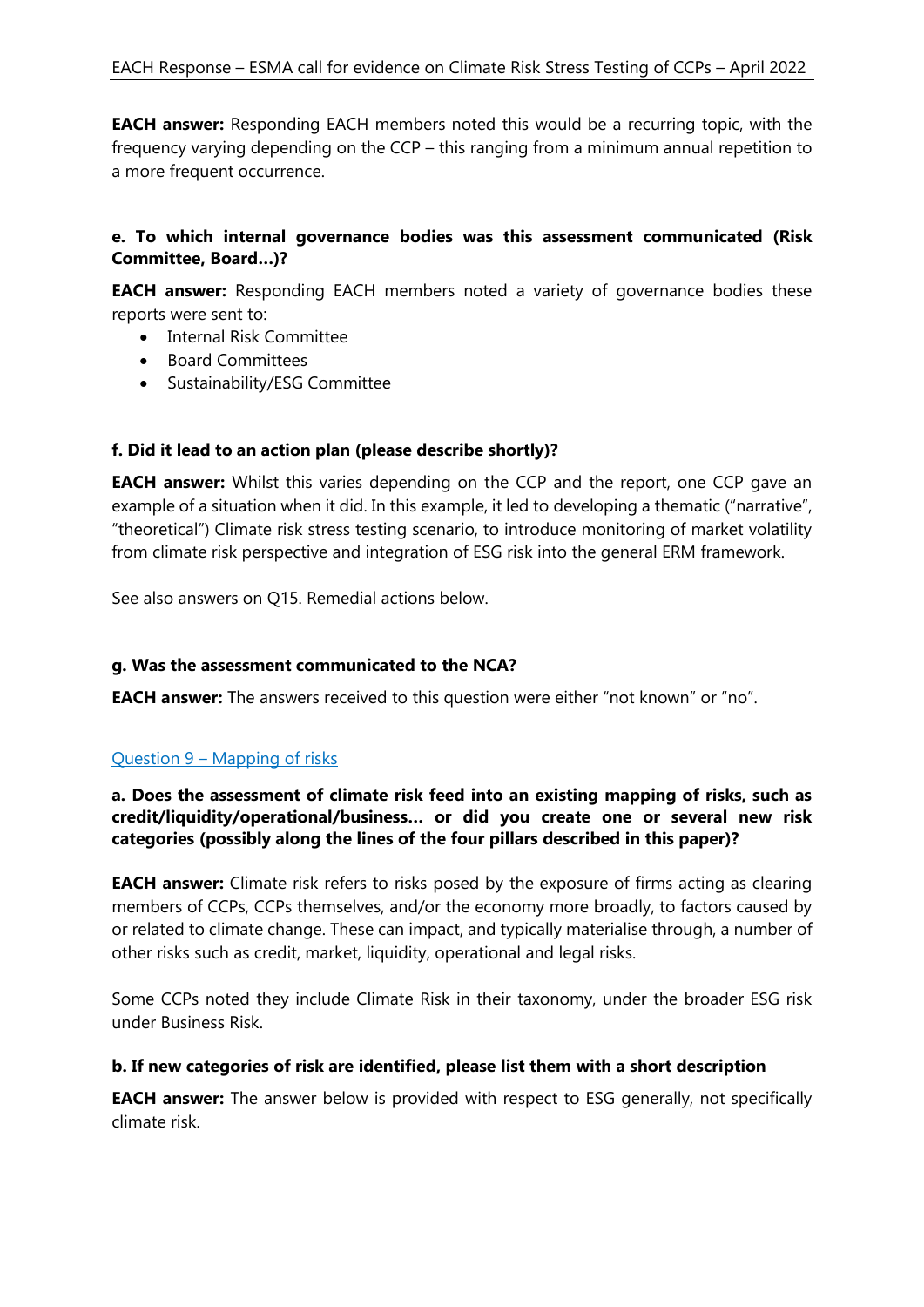A hybrid approach has been chosen where a new level 1 risk category "Environmental, Social and Governance (ESG) Risk" has been introduced in the risk taxonomy, in addition to the existing ("Strategic and Business Risk", "Financial Risk", "Operational Risk" and "Legal and Regulatory Risk").

Below the new level 1 ESG risks has three level 2 risks been identified and added so far; "ESG Disclosures Risk", "ESG Performance Risk" and "Supply Chain Risk".

Other ESG (including climate) risks are (so far) considered to be captured by existing risks, e.g.: Operational risk->External event disruption risk->Workplace unavailability risk: "Operational disruption or inability to access worksites due to unavailability of physical premises, due to geopolitical events, natural disasters, medium and longer-term environmental impacts of climate change, accidents or other events."

Financial risk->Credit risk->Counterparty credit risk: "Risk that a counterparty will be unwilling or unable perform on its contractual obligations to the Company in a timely manner (i.e., through clearinghouse-member default, loss-sharing agreements, or other contractual obligations)"

# **c. Does the assessment cover the activities of the CCP's members?**

**EACH answer:** No. For one CCP, Clearing Member specific climate related risk has been added to the risk taxonomy; such risk is (so far) captured under Financial risk->Credit risk- >Counterparty credit risk.

# **d. Does the assessment cover the activities of the CCP's other counterparties and some of all service providers? (please state which categories)**

**EACH answer:** In the case of one EACH member, for non clearing member counterparties it is covered by the new Level 2 risk "Supply Chain Risk". For clearing members it is (so far) covered by Credit risk.

For other responding CCPs, the answer was "no".

# **e. What is the starting point of the scenarios built? (CO2 path, GDP path, specific theoretical or historical events?)**

#### **EACH answer:**

**In the case of one responding EACH member** – For the purpose of stress testing has a thematic ("theoretical"/" narrative") scenario been developed, starting with a specific theoretical event (government response to drastic weather/sudden weather changes). Then transition risk is modelled based on the assumption of government (hasty and disorderly) responses such as increased borrowing and increased taxing (of primarily energy), which leads to high volatility. Basically are the long term (year 2050) price projections for relevant products compressed (to year 2030), i.e. assumed to materialize in a much shorter time period. Then through interpolation are the today-to-2030 price changes converted to short term price shocks. From the simulated market impact we investigate if this impact would/could result in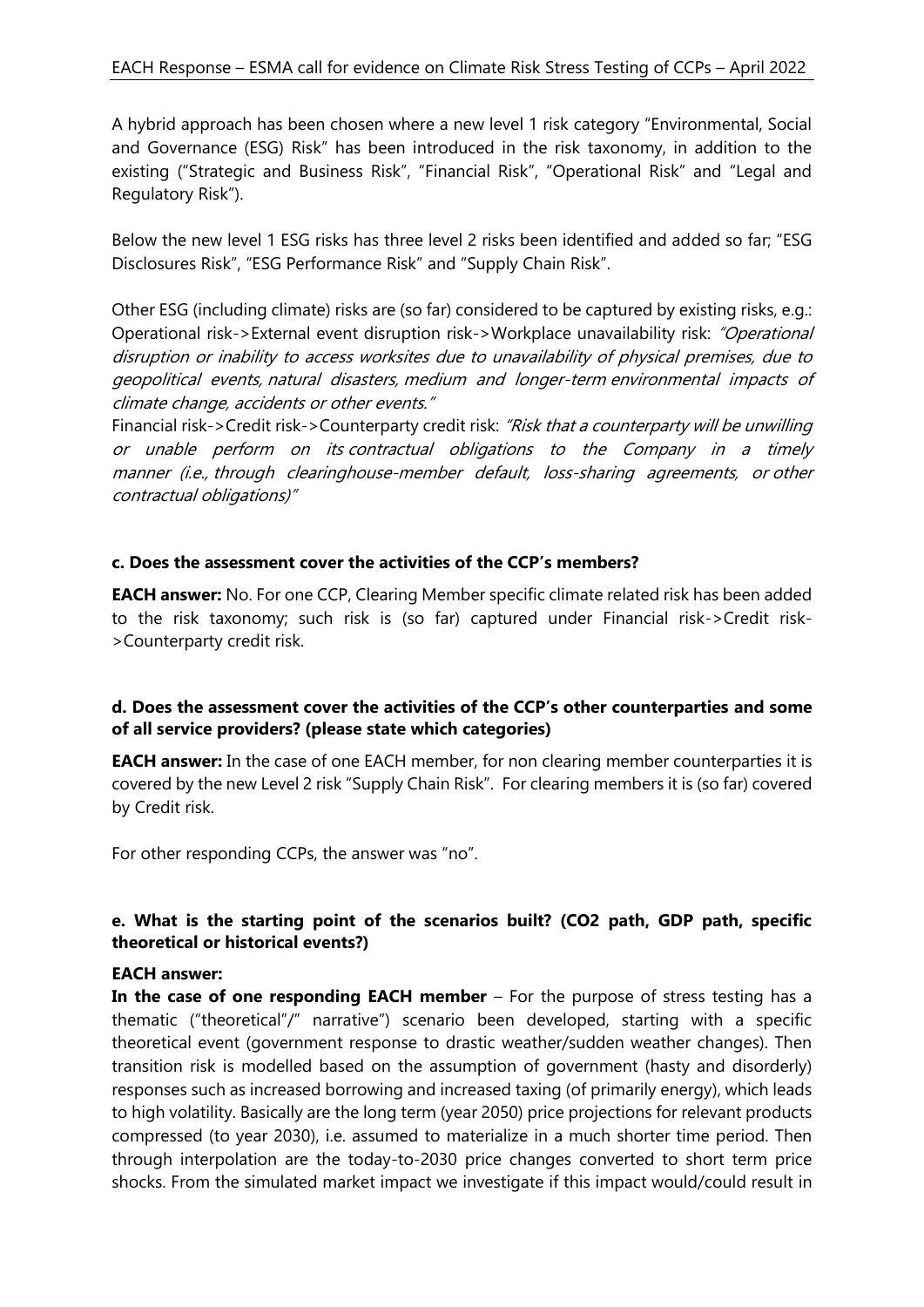member defaults by analysing the member portfolios and the impact on their capital and liquid assets resulting from the market events. I.e. member defaults are not assumed to occur exogenously.

In the case of another EACH member, this took the CO2 path.

# **f. Please list the historical events that are used and considered as relevant to the CCP's climate risk assessment.**

**EACH answer:** The energy crisis in 2021 was noted as a possible relevant historical event that could be used in this assessment.

# Question 10 – Physical risk

#### **a. Is physical risk part of the assessment?**

#### **EACH answer:**

**Yes,** although in the case of one CCP, the assessment of the physical risk varies depending on the financial risk where the risk materializes. From a market move perspective (i.e. market risk), and for CCPs clearing contracts subject to a direct impact from physical risks (e.g. commodities and energy), the assessment of climate related risks happen on a periodic basis.<sup>6</sup> If an ad-hoc climate event happens in-between these assessments, the CCP will decide about the need to alter its models/parameters or its stress scenarios immediately after the event based on the materiality of the impact. From an operational risk point of view, similar periodic assessment is conducted when the physical risk impacts the ability of the CCP to continue to provide its services.

# **b. What types of physical events are taken into account? How were they selected?**

**EACH answer:** From a market risk perspective, all climate events that are reflected in material price changes are typically considered by CCPs. From an operational risk perspective, all physical risks causing unavailability of primary premises, systems, or people are typically considered. Examples include:

- Flood depth of water
- thunderstorm probability
- wildfire risk
- extreme wind speeds
- hail probability

In some cases, these were recommended by external consultants.

#### **c. Do the scenarios considered include market movements? operational disruptions? Any other aspect? Please provide a short description**

#### **EACH answer:**

<sup>6</sup> Please note that market risk is being used here to capture the risks related to credit and liquidity exposures of the CCP.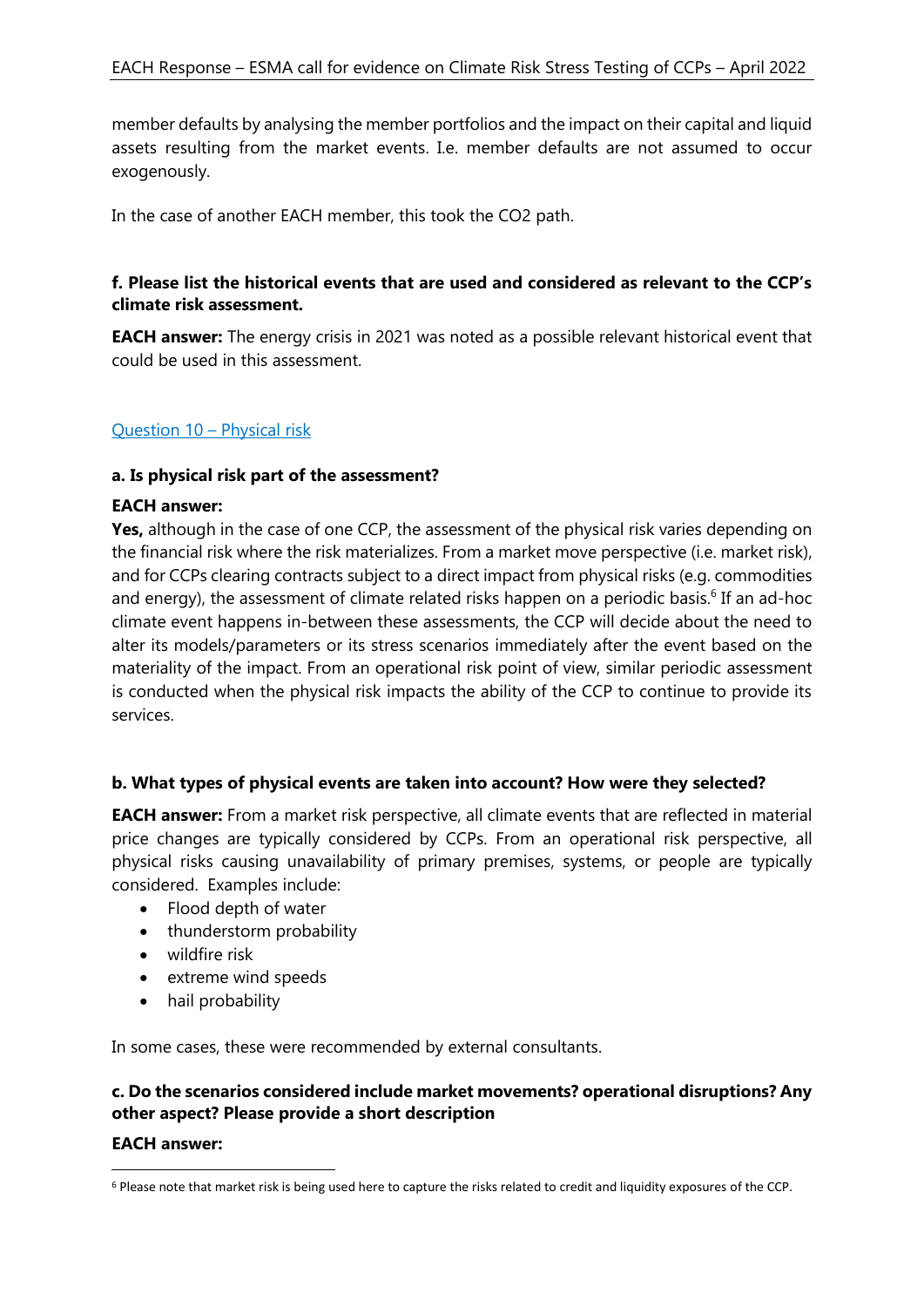Scenarios considered include:

- Market risk
- Operational risk (e.g. operational disruptions, increasing cost of insurance, and lack of insurance capacity/some events becoming uninsurable).

# **d. If the scenarios include market moves, are they integrated in the regular stress testing (or other regular risk assessment) or a separate assessment?**

**EACH answer:** If they did, then, from a market risk perspective, these scenarios are typically included in the regular stress testing framework.

**e. If market moves are included in the scenario, please describe shortly the calibration method, and whether consistency with specific climate change scenarios were considered.** 

**EACH answer:** please see response to Question 3 above.

# **f. Is the format of the assessment a set of scenarios and their outcome (operational, financial or other)? please describe if this is another format**

**EACH answer:** As introduced in item a of Question 10 above, the assessment, and its outcome, of the physical risk varies depending on the financial risk where the risk materializes. From a market risk perspective, this is measured as part of the margin or stress testing assessments. From an operational risk perspective, the assessment is considered, for instance, as part of the business continuity exercises.

# Question 11 on Transition risk

#### **a. Is transition risk part of the assessment?**

**EACH answer:** EACH would like to highlight that transitional effect risks arise over a longer period than the short time considered for CCP stress testing (the purpose of which is to consider worst case market movements during the time it takes to liquidate a defaulted member's portfolio), and are typically captured in other forms of assessments performed by CCPs, such as those that assess business and operational risks, and capital adequacy. Such risk management approaches include scenario analyses run over both short and longer time horizons.

In addition to this, EACH would like to note that CCPs may assess transition risks once more literature and regulatory guidance is available on the topic.

# **b. Is it based on a set of scenarios? If so, please indicate the number of scenarios, and whether they are integrated to the regular stress test scenarios or separate**

No EACH answer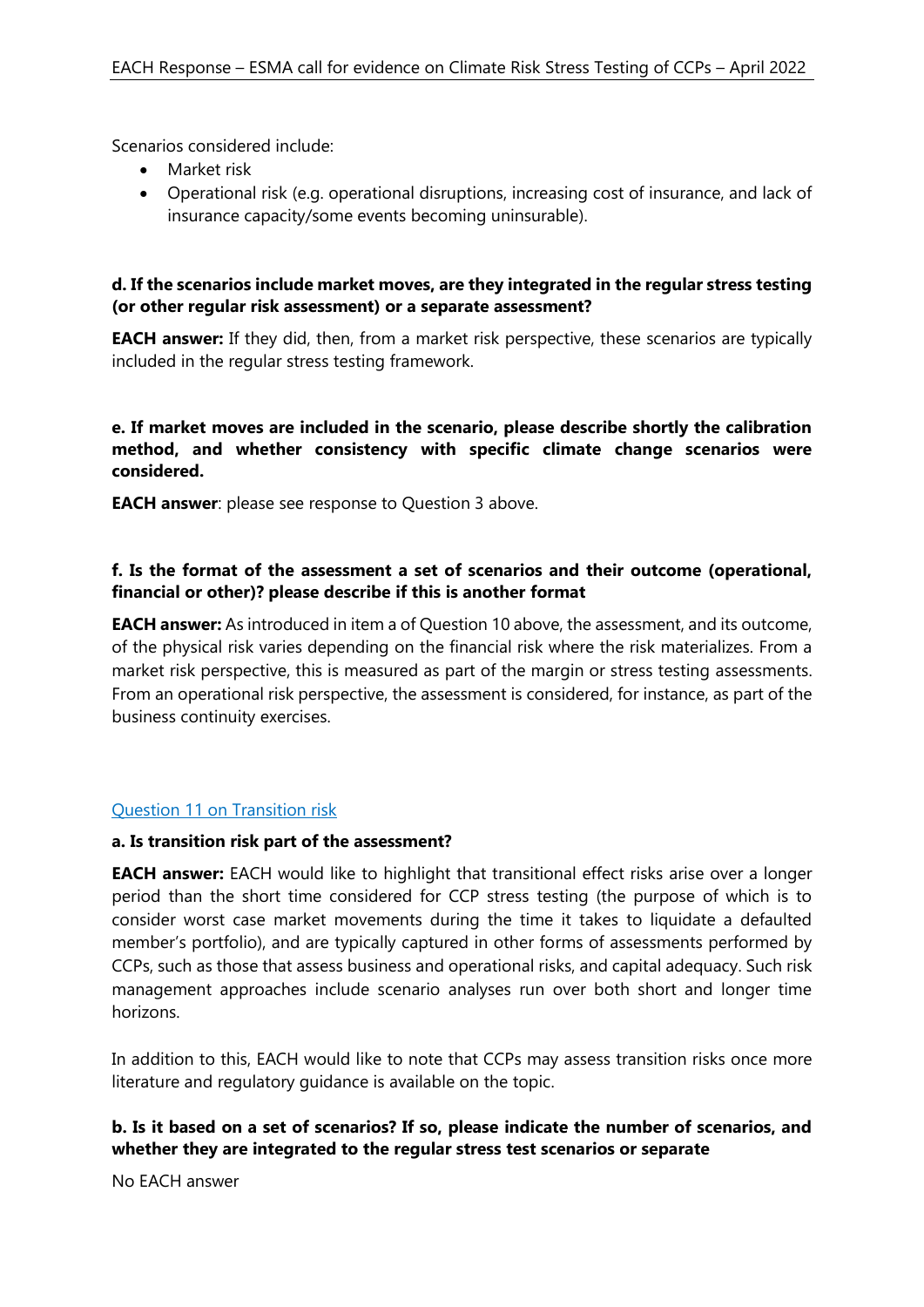#### **c. What is the basis for the scenarios (NGFS or other, please elaborate)?**

No EACH answer

#### **d. What is the time horizon of the scenario?**

No EACH answer

#### **e. Is the output a mapping of risks, a sensitivity test, or a classical stress test with a loss computed for the various margin accounts?**

No EACH answer

#### Question 12 – Business risk

#### **a. Is Business risk part of the assessment?**

**EACH answer:** For a responding CCP, Yes

# **b. Is the output a projection of revenues/profitability, a mapping of "brown" vs "green" assets, or another form or output (please specify)?**

**EACH answer:** A (1) green/Clean, (2) Neutral and (3) Brown/Dirty classification is considered by a CCP for future implementation.

#### **c. What is the time horizon contemplated?**

**EACH answer:** 1 and 5 years out

#### Question 13 – Collateral replacement

#### **a. Do you assess the collateral and/or investment assets in terms of their environmental impact? If so, how do you assess a given asset/issuer/sector?**

**EACH answer:** EACH members noted this is not currently the case. One member noted Extra haircut add-ons for Brown/Dirty classified collateral is considered, as well as collateral fee addons/incentives.

#### **b. What are the conclusions of this assessment?**

**EACH answer:** These are yet to be confirmed

#### **c. To whom are the results communicated outside the CCP?**

**EACH answer:** see above answer.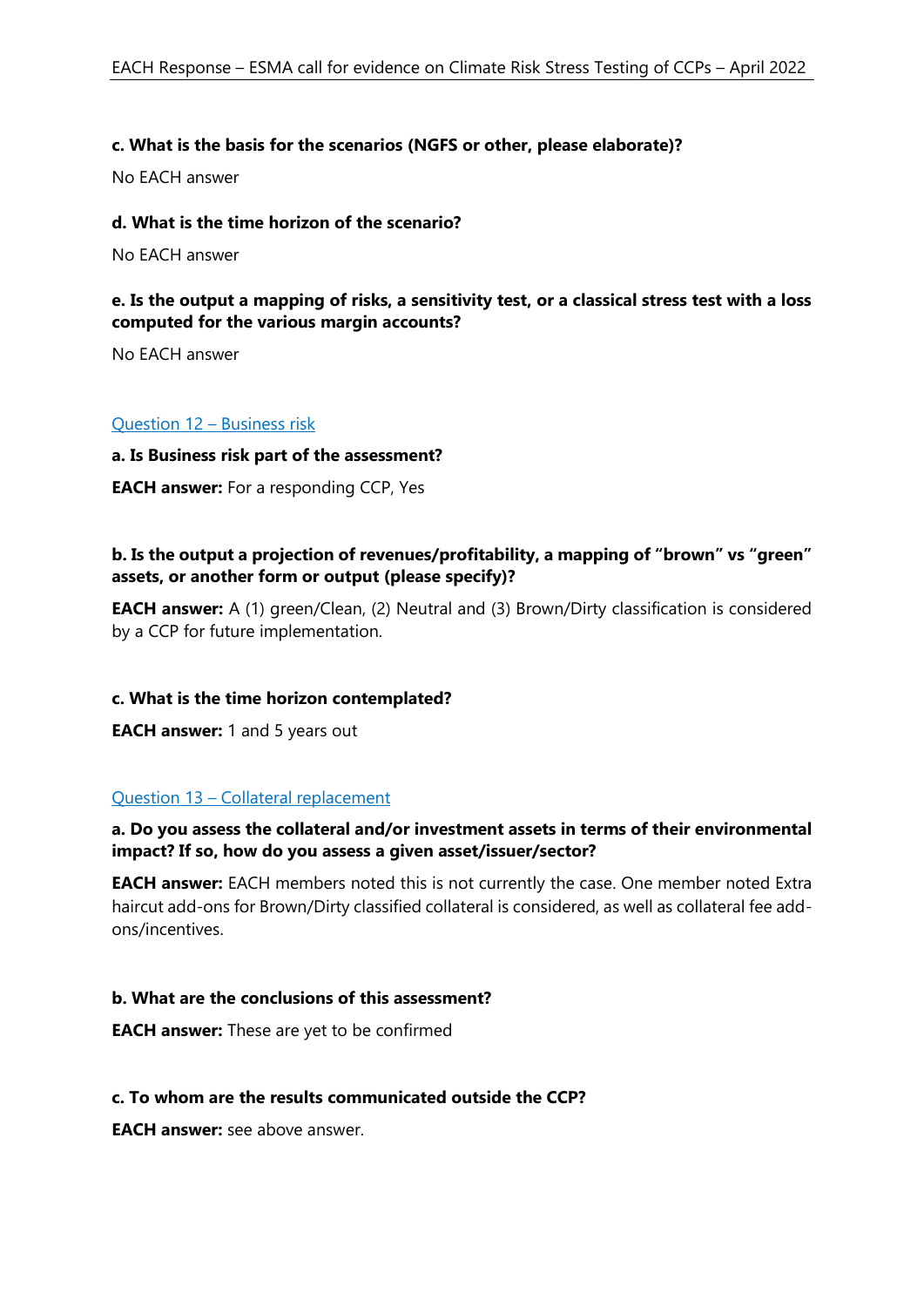#### **d. What is the time horizon of any projection in this respect?**

**EACH answer:** see answer to question 11b.

#### Question 14 – Other risks

#### **Are there other risks in your assessment or planned assessment? Please describe.**

No EACH answer.

#### Question 15 – Remedial actions

#### **a. Does the CCP have in place (or is working on the establishment of) remedial actions as a result of the assessment of climate risk?**

**EACH answer:** EACH notes that for one CCP, a thematic climate risk stress test scenario has been introduced.

For the commodity (electricity) market the last years of market volatility is considered to already have been impacted by climate risk so in a way is this CCP's margins and the DF are already capturing climate risk.

EACH notes that other remedial actions considered / being planned by CCPs are to:

- Add Risk Appetite Statements (risk tolerances) for ESG risk
- Include ESG risk review in the New Product Approval Process
- Add ESG risk as factor in the counterparty credit scoring model
- ESG risk classification of all relevant financial instruments, first on market / sector level, then more granular (where relevant means relevant for cleared products, accepted collateral, allowed investments, etc)

#### **b. In particular, has there been, or will there be a change to the BCP?**

**EACH answer:** Significant changes are not expected since physical risks are already captured by existing BCP.

**c. For each type of risk identified, does the assessment of climate risk take into account remedial actions (for example: if a business line is at risk due to transition of the market out of certain assets, does the assessment make the assumption that a new business line will replace it as a source of revenue; are back-up facilities taken into account when assessing the impact of a flood at the location of the headquarters…)?** 

No EACH answer.

#### **d. Does the CCP have environmental disclosures in place, does it have a plan to introduce or change environmental disclosures?**